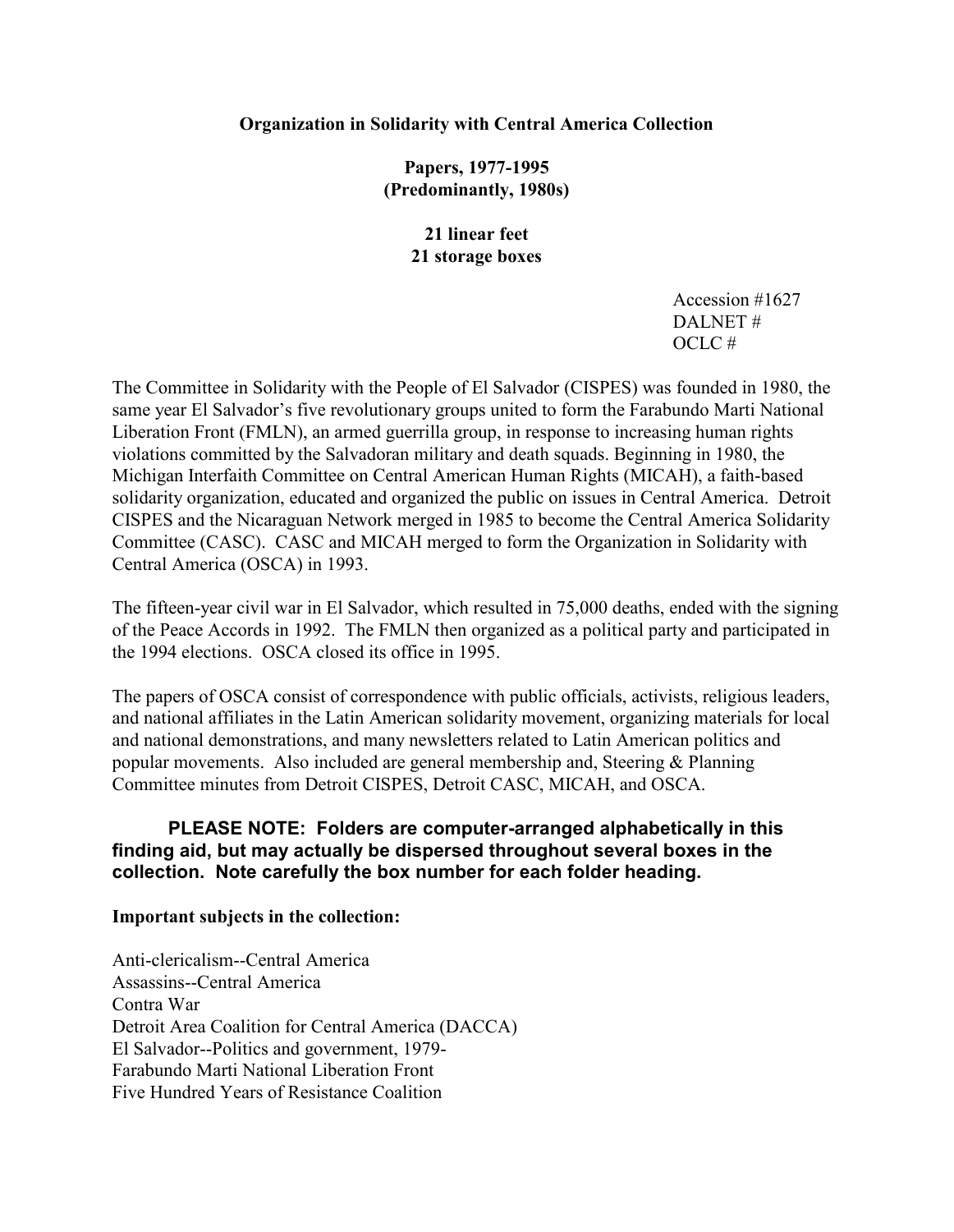- 2 -

Human rights--Central America Offenses against the environment--Central America Latin American Solidarity Committee (LASC) Michigan Labor Committee for Democracy and Human Rights in Central America Nationalist Republican Alliance (ARENA) Nicaragua--Politics and government, 1979- Nicaragua--Revolution, 1979 Archbishop Oscar Romero **Important subjects (cont'd):**

United States--Federal Bureau of Investigation United States--Foreign relations--Central America--1979- United States--Foreign relations--Cuba--1959- Women guerrillas--Central America

#### **Important correspondents in the collection:**

George W. Crockett, Jr. Bernard Firestone Morris Gleicher Auxiliary Bishop Thomas Gumbleton Doug Lent Maryanne Mahaffey Bishop Coleman McGehee, Jr. Jackie Rubio Rudy Simons

### **Non-manuscript material:**

A few photographs, stickers, and posters have been placed in the Archives Audiovisual Collection.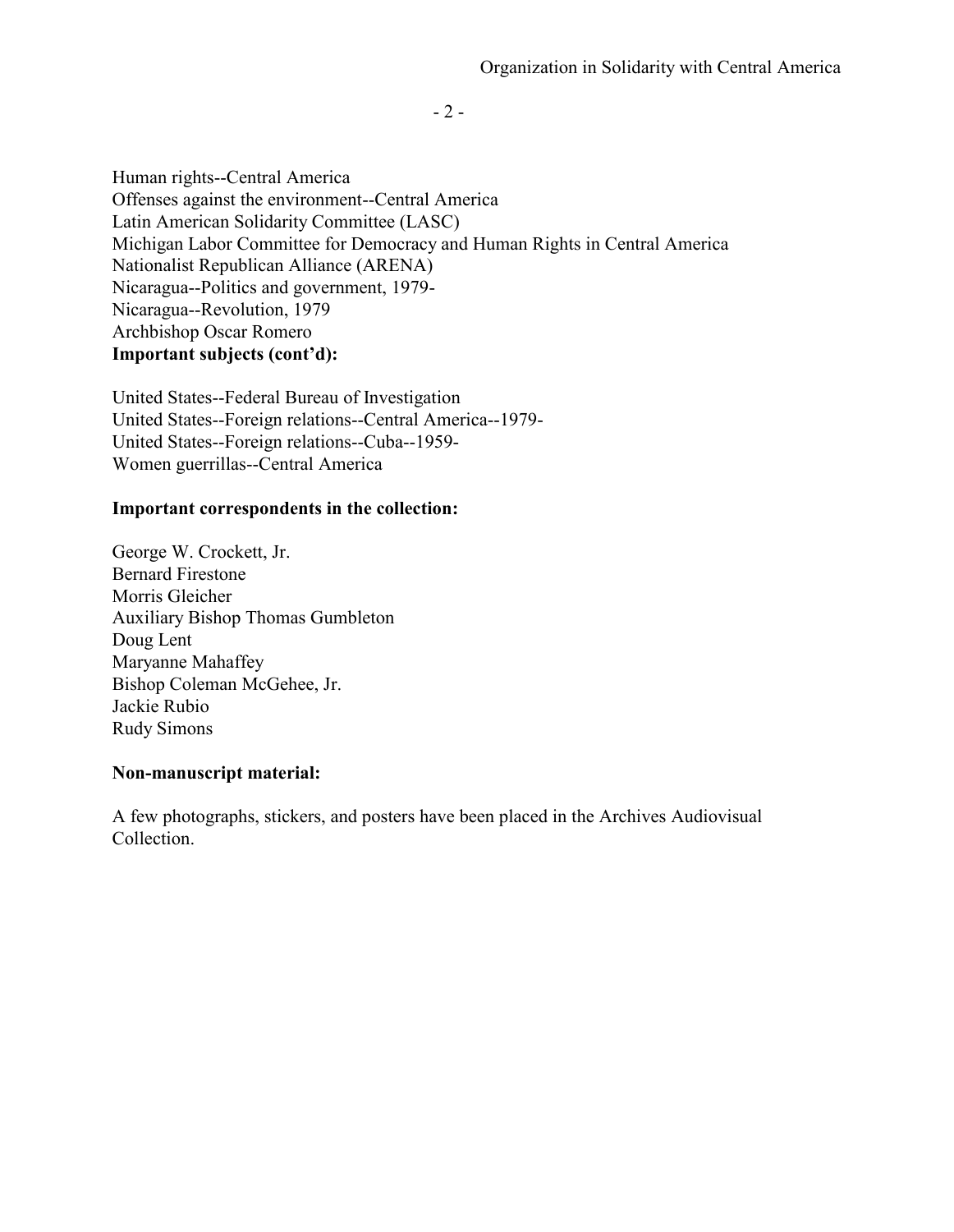- 3 -

| <b>Box-folder</b> | <b>Folder heading</b>                                                         |
|-------------------|-------------------------------------------------------------------------------|
| $2 - 36$          | 14th Congressional District Committee, 1989                                   |
| 11-45             | 14th Congressional District; house meeting background, 1985                   |
| $11 - 2$          | 500 Years of Resistance Coalition; minutes, 1992                              |
| 5-47 thru 48      | 500 Years of Resistance; quincentennial, 1990-92                              |
| $3 - 30$          | Ad book, 1988                                                                 |
| 7-60 thru 61      | Ad book, 1992                                                                 |
| $3 - 31$          | Ad book; responses, 1989                                                      |
| $5 - 35$          | Ad book; several organizations, 1988-90                                       |
| $7 - 26$          | Agee, Phil; corres., minutes, 1992                                            |
| $10 - 46$         | Agrarian Reform in El Salvador: A Program of Rural Pacification, 1980         |
| $20 - 37$         | Alerta: Canadian Churches Reporting on Human Rights in Latin America,<br>1992 |
| $1-19$            | "Alsino & the Condor"; fund-raiser, 1986                                      |
| $20 - 21$         | American Friends Committee; Honor, Struggle, & Hope: Guatemala                |
|                   | Faces the 1990s, 1990                                                         |
| 20-12 thru 13     | Americas Watch, 1989-91                                                       |
| $1 - 17$          | Ames speaker, Central America Week, 1985                                      |
| $7 - 10$          | Amnesty International report, 1988                                            |
| $6 - 36$          | Amnesty International; urgent action, 1986-88                                 |
| $2 - 19$          | Ann Arbor Art Fair, 1986                                                      |
| $2 - 14$          | Annual dinner, 1986 Jul                                                       |
| $11 - 27$         | Anti-intervention rally, 1990                                                 |
| $2 - 18$          | Anti-Reagan Demonstration, 1986                                               |
| $9-40$            | Arias talk at Cranbrook, 1991                                                 |
| $2 - 20$          | Art with a Statement, 1986                                                    |
| $2 - 32$          | Artists Against Contra Hill Apartheid; fund-raisers, 1987                     |
| $8 - 11$          | Artists in Solidarity with the People of Central America, 1984                |
| $8-45$            | Awesome Responsibilities of Revolutionary Leadership; by James & Grace        |
|                   | Boggs, 1973                                                                   |
| $13-3$            | Bankrolling Failure; U.S. Policy in El Salvador and the Urgent Need for       |
|                   | Reform, 1987                                                                  |
| 16-6 thru 11      | Barricada International, 1984, 1990-94                                        |
| 16-19 thru 20     | BASTA!; National Journal of the Chicago Religious Task Force on Central       |
|                   | America, 1987-89                                                              |
| $1 - 31$          | Benefits, 1984-85                                                             |
| 13-9              | Black Communities Against War, 1982                                           |
| $9 - 29$          | Brigadista, 1991 Feb                                                          |
| 14-32             | Campaign Against U.S. Intervention, 1985-87                                   |
| $5-43$            | Campbell, Francois Tour, 1992                                                 |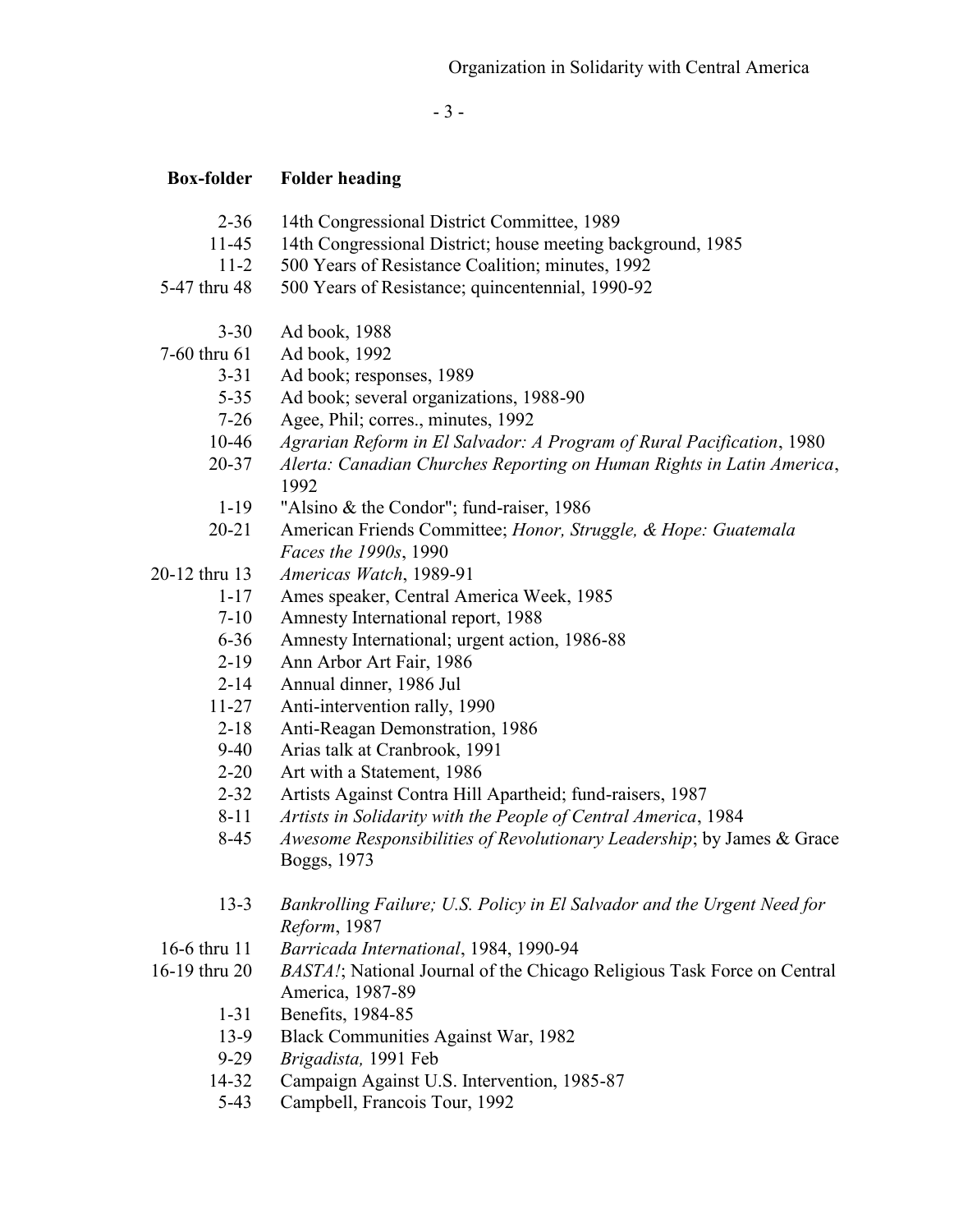- 4 -

- 6-44 CARECEN(Central America Refugee Center); *Delegation Report of the Investigation of the Sept. 21, 1988 Army Massacre*, 1988
- 13-32 CASC (Central America Solidarity Committee) 14th District; notes, minutes, agenda, 1988
- 8-47 CASC; advertisements, 1987
- 7-27 CASC Annual Dinner, 1992
- 3-16 CASC brochures, 1980s-1990s
- 11-48 CASC; by-laws, n.d.
- 19-21 thru 22 CASC; *Central America News*, 1984-87, 1988-92
	- 6-24 CASC; corres., sign-in sheets, 1989
	- 9-27 CASC discussion meetings, 1991
	- 11-31 CASC; leaflets, 1980-93
	- 13-34 CASC; meeting notes, 1987
	- 12-1 CASC; meeting notes, 1987-88
	- 12-13 CASC meetings; agenda, minutes, 1987-88
	- 13-33 CASC Membership & Steering Committees; meetings, 1986
	- 4-10 CASC; misc., corres., updates, 1991
	- 4-15 CASC; misc., updates, notes, 1990
	- 1-45 CASC planning meeting/FMLN, 1989
	- 12-14 CASC projects, 1987
	- 1-13 CASC retreat, FMLN statement, 1987
	- 11-52 CASC Steering Committee; corres., 1988-89<br>13-31 CASC Steering Committee report, 1988
	- 13-31 CASC Steering Committee report, 1988
	- 4-25 CASC; updates, notes, 1989-90
	- 12-27 CASC/MICAH Task Force, 1992
	- 6-52 Castro, Fidel; *Playboy* interview, n.d.
	- 13-22 *CENSA'S Strategic Report*, 1987-89
	- 14-46 *Central America Bulletin*, 1984, 1986-89
	- 15-21 *Central America Bulletin*, 1984-86
	- 18-1 *Central America Bulletin*, 1987-88
	- 6-66 Central America Education Report, 1984
	- 6-65 Central America; flyers, n.d., 1984
	- 18-8 Central America Fund; *The Reporter on Latin America & the Caribbean*, *Central America Reporter*, 1991-95
	- 14-11 *Central America Information Bulletin*, 1986
	- 7-14 "Central America: Its People & Its Problems," n.d.
	- 13-15 *Central America Newspak*, 1989
	- 20-4 thru 9 *Central America Newspak*, 1989-94
		- 2-17 "Central America: Perspectives & Prospects"; class syllabus, 1986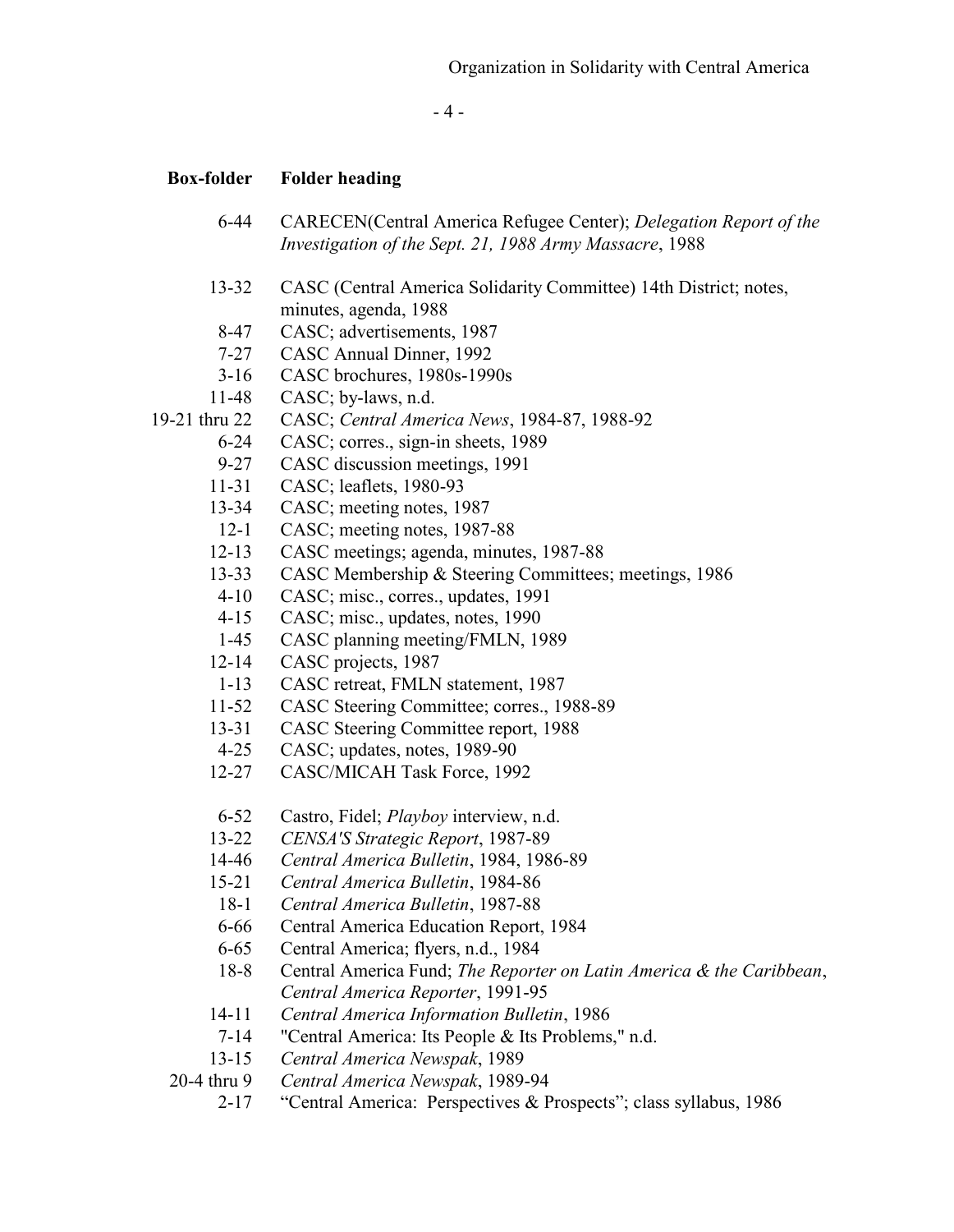- 5 -

- 13-1 Central America; publications, information, 1983-85
- 14-38 *Central America Report*, 1985, 1989
- 19-1 thru 6 *Central America Report*, 1990-94
	- 14-31 *Central America Reporter*, 1989
		- 18-9 Central America Resource Center; *Centroamerica*, 1991-92
	- 14-41 *Central America Update*, 1984, 1987
	- 14-26 *Central America Update*, 1984-86
	- 5-46 Central America updates, 1989-93
	- 1-29 Central America Week, 1984
	- 2-4 Central America Week, 1987
	- 8-7 Central America Working Group ; Central America Macroanalysis Seminar, 1985
	- 21-51 Central American political cartoons, n.d., 1987
	- 14-16 Central American update, 1984, 1986
	- 10-45 *Central American War: A Guide to the U.S. Military Buildup*, 1982
- 20-10 thru 11 *CEPAD Report* (Council of Evangelical Churches of Nicaragua), 1988-93
- 20-14 thru 17 *Ceri-Gua*, 1990-93
	- 10-52 Chants, 1988
	- 10-15 Chicago CISPES; pamphlets, 1986
	- 9-46 Child Refugees Conference, 1990
	- 7-50 Chomsky, Noam; lecture, 1991
	- 11-28 Christiani election protest, 1989 Jun
	- 20-19 *Christianity & Crisis*, 1985
	- 6-38 Christic Institute case, n.d.
	- 1-2 Christic Institute; corres., 1987-88
	- 14-27 *CISPES* (Committee in Solidarity with the People of El Salvador), 1986- 87
- 8-12 thru 13 CISPES, 2nd National Convention, 1987
	- 13-36 CISPES, 6th National Convention; history, 1995
- 16-12 thru 18 CISPES; *Alert!*, 1980-92
- 14-52 thru 54 CISPES; *Alert!*, 1983-89
	- 7-6 CISPES, Annual Midwest Regional Conference, 1980
	- 10-4 CISPES annual report, 1989
	- 12-38 CISPES; by-laws, 1985
	- 8-20 CISPES; "Campaign to Stop the Bombing," 1986
	- 11-54 CISPES; conference agenda, corres., 1989
	- 8-6 CISPES; congressional pressure work, 1986
- 10-37 thru 38 CISPES; corres., 1981-82
	- 4-28 CISPES; corres., 1983
	- 10-23 CISPES; corres., 1985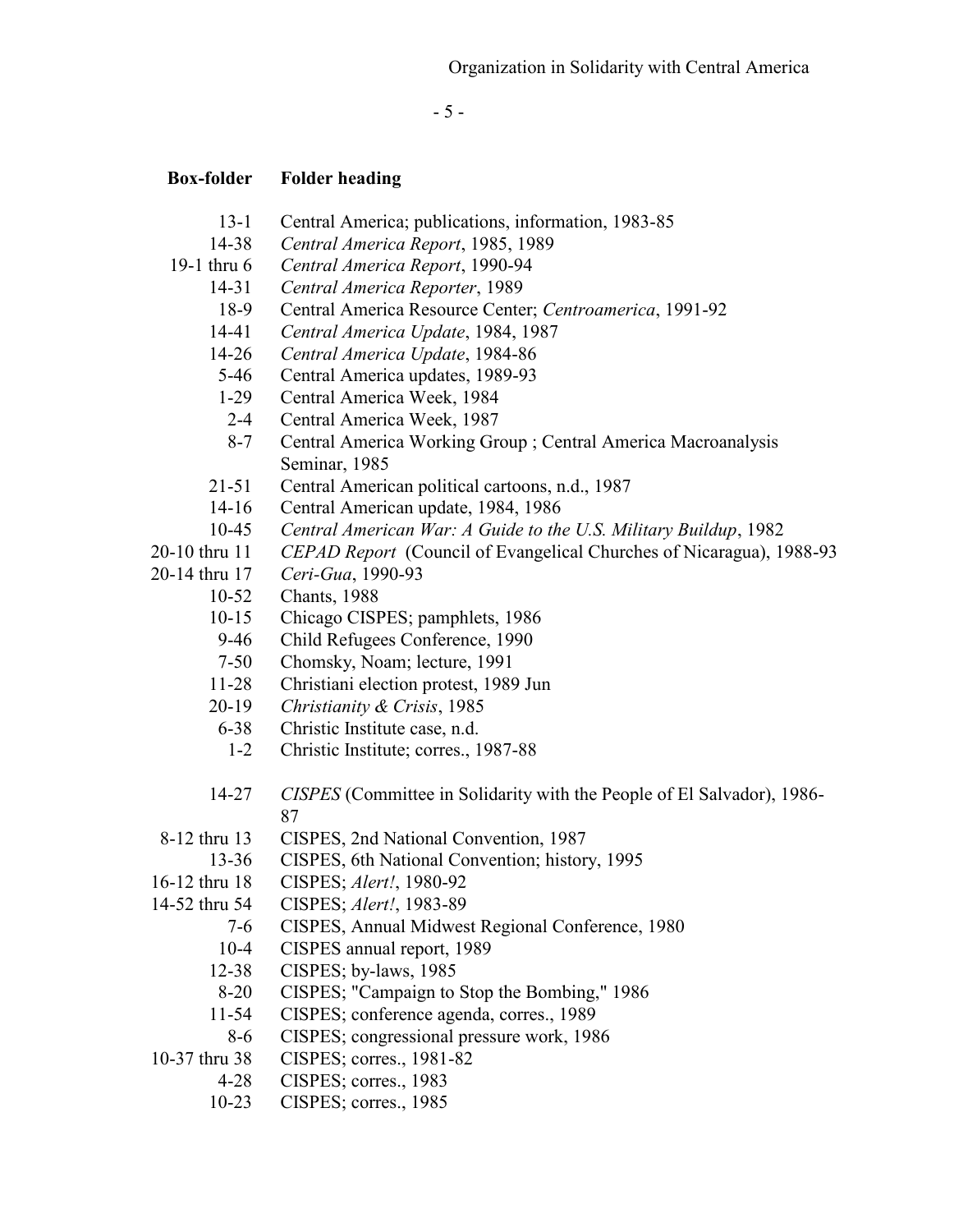- 6 -

- 6-25 CISPES; corres., 1988-89
- 7-17 CISPES; corres., conference., 1987
- 7-12 thru 13 CISPES; corres., misc., 1988
	- 6-51 CISPES; corres., press releases, 1987
	- 4-20 CISPES; corres., updates, 1989-90
	- 6-46 CISPES; debate whether to continue funding the FMLN, 1989
	- 20-25 *CISPES Discussion Bulletin*, 1991
	- 10-3 CISPES; discussion paper on Central America and Global Challenge, 1990
	- 14-19 CISPES; *El Salvador Peace Accords Watch*, 1992
	- 20-26 CISPES; *El Salvador Peace Accords Watch*, 1992
	- 10-47 CISPES; grant application, 1982
- 10-10 thru 14 CISPES; mailings, 1990-91
	- 4-11 CISPES; mailings, 1991
	- 11-43 CISPES, Michigan Subregion of, 1987
	- 10-7 CISPES Midwest Regional Conference, 1988
	- 4-5 CISPES Midwest Regional meeting, 1991 Jan
	- 8-50 CISPES Midwest Roundtable, Nicaragua Network Midwest Conference., 1991
	- 6-58 CISPES; misc., 1984-86
	- 13-27 CISPES-NAC meeting, 1981
	- 8-17 CISPES-NAC meeting, 1986
	- 10-9 CISPES, National, 1987
	- 8-35 CISPES National Anti-Intervention Campaign, 1984
	- 2-11 CISPES, National; articles, press releases, 1985-87
- 10-1 thru 2 CISPES National Convention, 1985, 1987
- 4-12 thru 13 CISPES National Convention, 1989, 1991
	- 21-44 CISPES National Convention, 1990
	- 4-23 CISPES National Convention, 1991
	- 9-37 CISPES National Convention, 1991
	- 6-3 thru 4 CISPES National Convention, 1987, 1989
		- 4-19 CISPES National Convention; corres., statements, notes, 1990
		- 4-21 CISPES National Convention; Jackie Rubio, 1990
		- 11-14 CISPES National Convention, Second Annual, 1987
		- 4-22 CISPES National Convention; Victor Rubio speech, updates, 1990
		- 8-22 CISPES National Program, 1986-87
		- 10-8 CISPES, National; updates, 1988
		- 1-1 CISPES; notes, corres., updates, 1986-89
		- 12-35 CISPES; office/organizing, functioning, n.d.
		- 8-49 CISPES; organizer training, 1986
		- 8-43 CISPES; publications, corres., 1985
		- 10-6 CISPES Regional Conference, 1990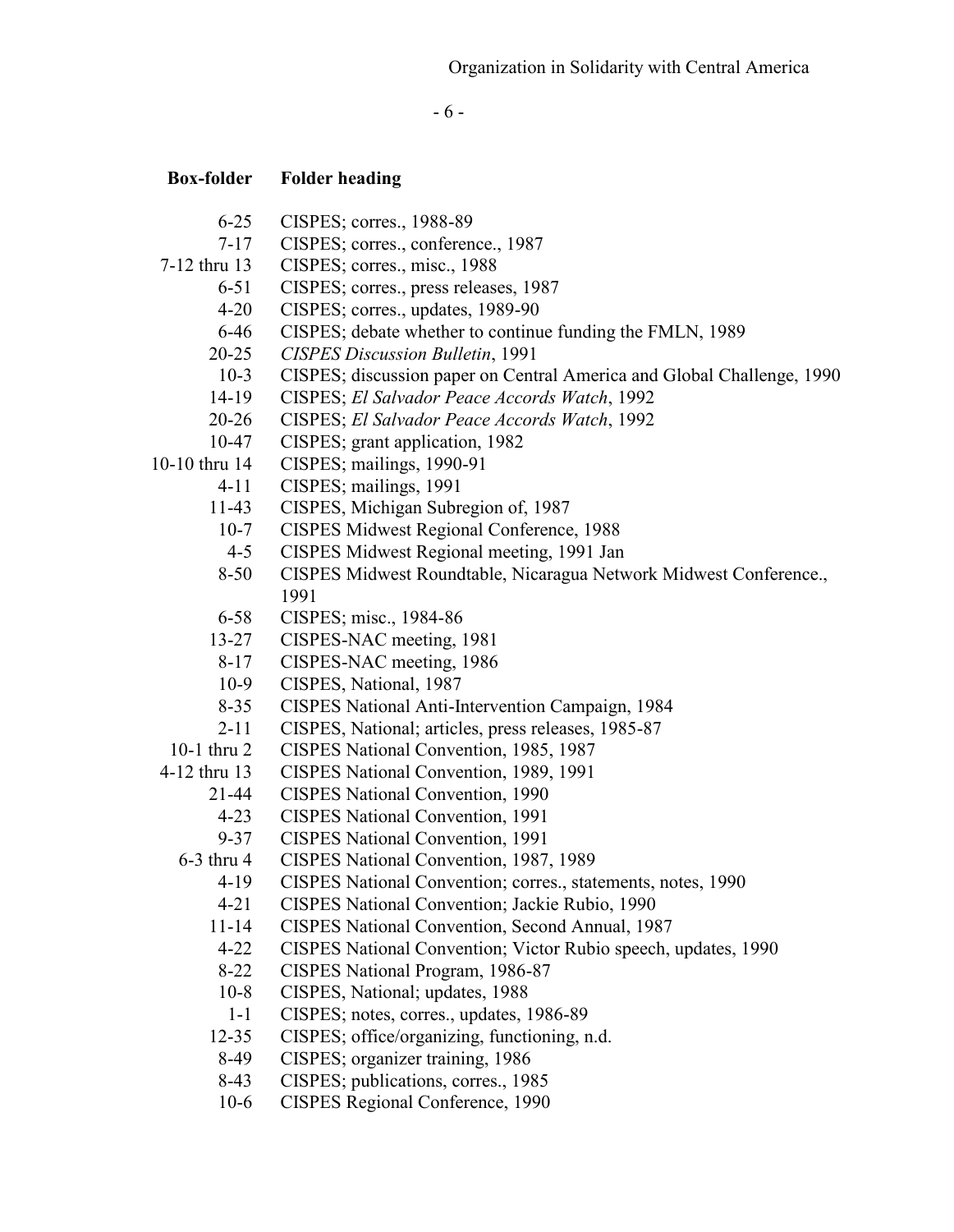- 7 -

- 10-20 CISPES; student organizing manual, 1991
- 7-24 CISPES; update, 1989
- 6-1 CISPES; updates, 1989 Nov-1990 Jan
- 21-1 thru 8 CISPES; updates, 1989-90
- 9-22 thru 24 CISPES; updates, 1991-92
	- 4-17 CISPES; updates, flyers, 1990
	- 18-11 CISPES; *Urgent Action Alert*, 1986-88
	- 14-17 CISPES; various publications, 1985-86
	- 6-55 CISPES; Walk Against the War Campaign, n.d.
	- 13-29 CISPES-Detroit; Structure Committee, 1981
	- 8-24 CISPES-NAC; agenda, misc., 1987
	- 8-23 CISPES-NAC; corres., by-laws, notes, 1984
- 8-14 thru 15 CISPES-NAC; corres., publications, misc., 1984-86
	- 8-21 CISPES-NAC; National Program Proposal, n.d.
		- 10-22 CISPES/FBI; clippings, misc., 1988
			- 9-3 Civilian Based Defense Conference, 1991
		- 7-49 Clara Mendez Tour, 1991
		- 11-24 Clara Mendez Tour; FMLN health care, 1991
	- 3-20 Clippings, 1981-86
	- 13-4 thru 6 Clippings, 1983-89
		- 10-32 Clippings, 1985
			- 7-21 Coalition for a New Foreign Policy, 1987
		- 21-50 Coalition for Peace & Justice in Central America & South Africa, 1987
		- 14-1 Coalition for Public Sanctuary, 1988
		- 20-28 CODEH (Committee for the Defense of Human Rights in Honduras), 1990
		- 21-37 Coffee boycott, 1989-90
		- 11-30 Coffee boycott; corres., 1990
		- 5-49 Coffee boycott; organizing, 1990-91
		- 5-37 Columbus follies, 1992
		- 7-37 Columbus Party, 1992
		- 9-43 Columbus Quincentenary; tabloid critiques, 1991
		- 9-44 Columbus Quincentenary; tabloid permissions, 1991
		- 5-45 Columbus Quincentennial; articles, clippings, 1989-92
		- 5-38 Columbus Quincentennial; corres., 1990-91
		- 20-22 Commission on U.S.-Latin American Relations, 1991
		- 20-23 Committee for the Detained-Disappeared in Guatemala, 1990
		- 21-40 Committee of U.S. Citizens Living in Nicaragua v. Ronald W. Reagan, 1987
		- 2-42 Committees, 1990
		- 6-39 Community Campaign to Stop Contra Aid, 1987-88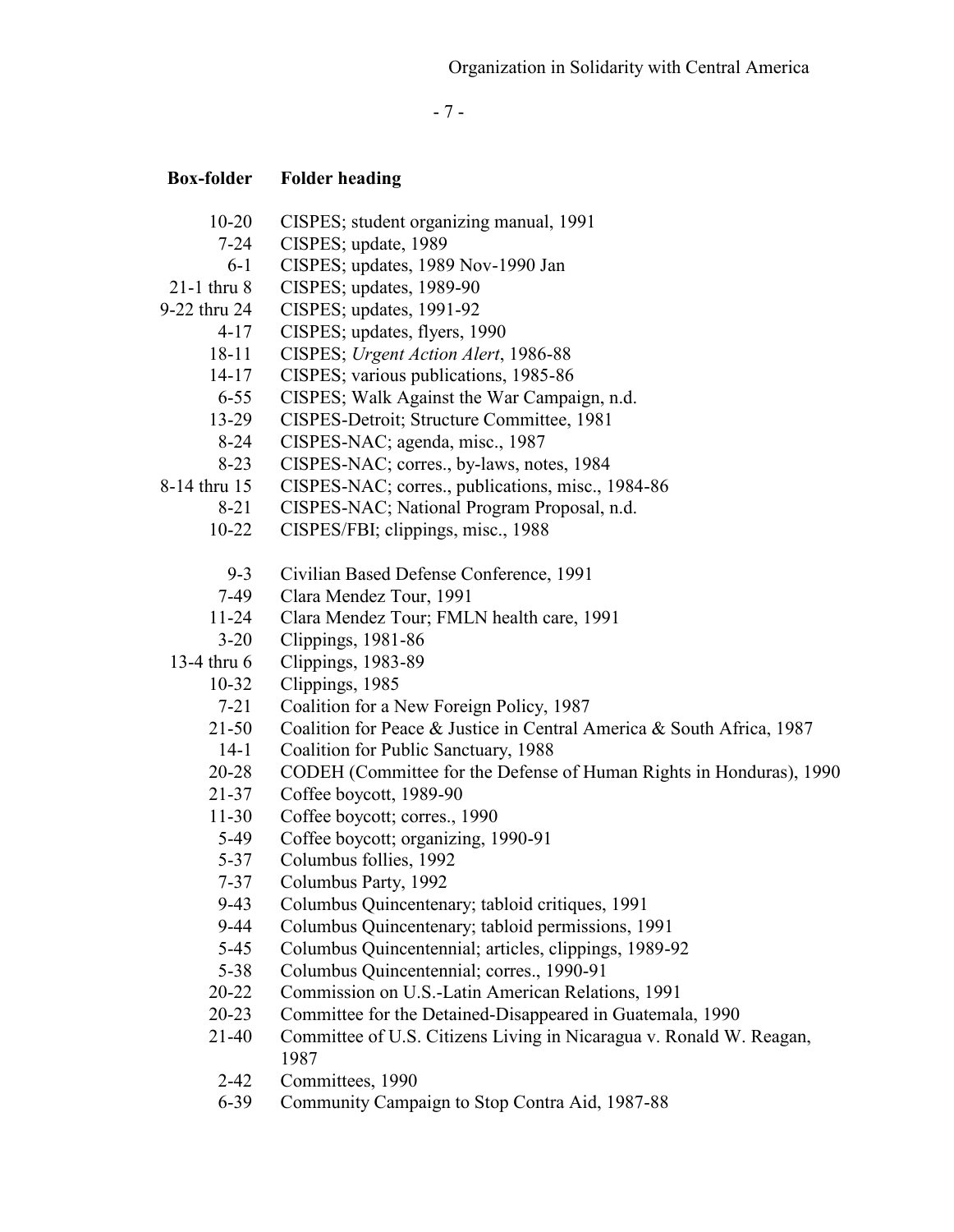- 8 -

- 2-1 thru 2 Community Campaign to Stop Contra Aid, 1988
	- 7-22 Community Campaign to Stop Contra Aid, n.d.
	- 6-45 Community Campaign to Stop Contra Aid; endorsement lists, 1987-88
	- 3-19 Congress & Executive branch responses, 1981-88
	- 21-22 Contra, 1988-90
	- 7-3 Correspondence, 1987
	- 6-31 Correspondence, 1988-89
- 6-27 thru 29 Correspondence, flyers, 1988-89
	- 21-45 CRECEN (Central America Refugee Committee) Caravan, 1989 Oct
- 14-22 thru 24 *CRIE* (Centro Regional de Informaciones Ecumenicas), 1987-92
	- 18-24 *CRIE*, 1991-93
	- 18-19 *CRIPAZ* (Christians for Peace in El Salvador); Salvanet*,* 1992-93
	- 20-36 *Cuba: Separating Fact from Fiction,* n.d.
	- 1-33 D'Escoto, Miguel, 1990 Nov
	- 5-40 D'Escoto, Miguel Tour, 1990
	- 2-40 DACCA (Detroit Area Coalition for Central America); bus, phone bank, 1990
	- 2-38 DACCA; Nicaragua elections, WSU teach-in, 1989
	- 2-44 DACCA Luncheon, 1990
	- 2-43 DACCA meetings; Romero Washington DC March, 1990
	- 4-26 DACCA; minutes, notes, corres., 1990
	- 3-1 DACCA; Nov 16 commemoration, 1991
	- 2-49 DACCA Teach-in, 1989
	- 8-51 "Days of Decision," 1987-88
	- 13-7 *Deadlock in El Salvador: the Oligarchy, the Army, & the U.S*.*,* 1988
	- 14-9 *Defense Monitor,* 1984
	- 7-29 Delegation to El Salvador, 1992
	- 8-46 Delegations on Peace in Central America; meetings, & conversations, n.d.
	- 1-26 Demonstration, 1984 Jul
	- 6-2 Demonstration, emergency, 1989 Dec 4
	- 1-40 Demonstration; FMLN offensive, 1989
	- 5-26 Demonstration; U.S. troops out of El Salvador, 1993 Oct
	- 10-19 Detroit CASC, 1991
	- 10-57 Detroit CASC; agenda, 1985
	- 12-37 Detroit CASC; agenda, 1986
	- 13-28 Detroit CASC; agenda, 1987
	- 6-59 Detroit CASC; agenda, by-laws, 1985
	- 11-44 Detroit CASC; agenda, by-laws, corres., 1987-88
	- 11-47 Detroit CASC; by-laws, 1985 Mar
	- 14-37 Detroit CASC; Central America News, 1985, 1987-88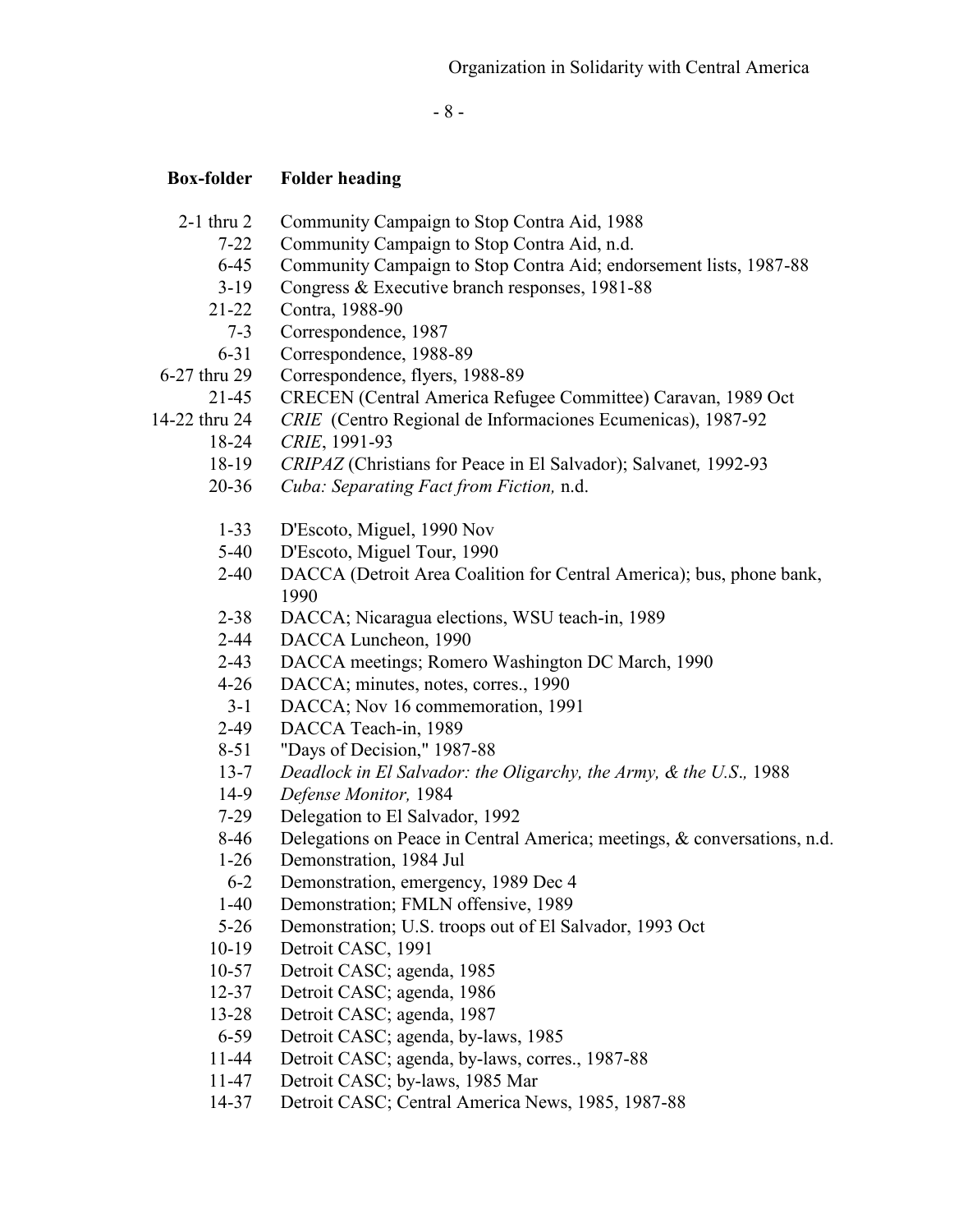- 9 -

### **Box-folder Folder heading**

- 6-14 Detroit CASC; letters to the editor program, n.d.
- 12-36 Detroit CASC; meeting minutes, 1986
	- 7-9 Detroit CASC; minutes, agenda, corres., 1987
	- 1-3 Detroit CASC; newsletters, corres., 1987-89
- 10-44 Detroit CASC; press release, 1985
- 11-41 Detroit CASC; proposed calendar of meetings, 1992
- 11-49 Detroit CASC; retreat, structure, by-laws, statements, 1987
- 21-56 Detroit CISPES, 1981
- 10-30 Detroit CISPES; corres., flyers, 1985
- 14-33 *Detroit CISPES Newsletter,* 1981-82
- 18-10 *Detroit CISPES Newsletter,* 1981-82
- 21-53 Detroit CISPES; questionnaire, 1978
- 1-28 Detroit City Council; El Salvador resolution and rally, 1984 Jan

3-5 thru 6 Detroit Sanctuary Coalition, 1985-87

- 6-5 thru 6 Detroit Sanctuary Coalition Project, 1984-86, 1988
	- 10-54 Detroit Solidarity Committee, 1981
	- 12-6 Discussion meetings, 1990
	- 5-21 Dos Manos Shopping Day, 1993 Nov
	- 7-31 Drug Crisis program, 1992
	- 1-16 Duarte protest; Notre Dame, 1985
	- 8-40 Educators Committee on Central America, 1986
	- 14-5 *Educators for Peace in Central America,* 1985

18-20 thru 21 *El Rescate Human Rights Dept.,* 1991-93

- 7-11 *El Salvador 1984 through 1989: The Duarte Years,* 1989
- 21-43 El Salvador; articles, n.d.
- 11-20 El Salvador; articles, clippings, 1983-84
- 14-18 *El Salvador Bulletin*, 1981-82
- 15-20 *El Salvador Bulletin*, 1981-83
- 5-36 El Salvador; church repression, 1989
- 6-53 El Salvador; daily events, information, 1987
- 7-1 El Salvador; daily update, 1987
- 2-37 El Salvador delegation; Matt Ostrander, 1989
- 2-10 *El Salvador Delegation Report*, 1985
- 11-50 El Salvador, delegation to, 1986
- 8-52 El Salvador Education Project, n.d.
- 7-16 El Salvador fact sheet, 1988
- 5-39 El Salvador Funeral Procession Protest, 1989
- 10-28 El Salvador; history for pamphlets, letters, n.d.
- 6-56 El Salvador; human rights abuses, 1988-89
- 11-16 El Salvador legislation, 1985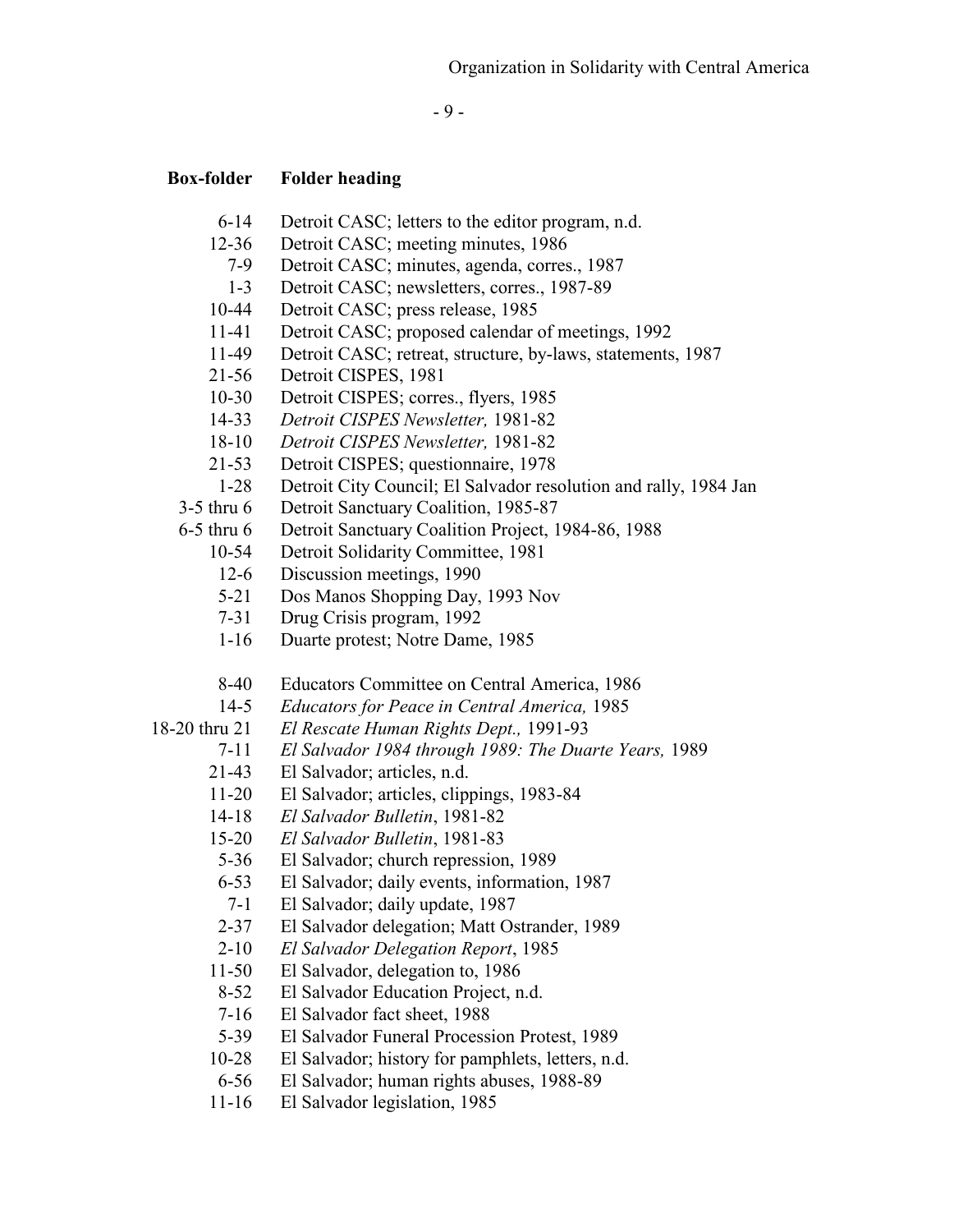$-10-$ 

### **Box-folder Folder heading**

- 9-19 El Salvador; misc., 1980-82
- 6-54 El Salvador; misc., 1984
- 8-9 El Salvador; misc. information, 1984-85
- 8-5 El Salvador; misc. information, 1986
- 6-48 El Salvador; misc. information, 1986-88
- 14-42 *El Salvador Newsletter*, 1987-88
- 6-49 El Salvador; notes, n.d.
- 14-47 *El Salvador On Line*, 1987-89

19-7 thru 17 *El Salvador On Line*, 1987-93

- 6-70 El Salvador Peace & Justice Committee; "To Return is Our Right," 1987- 88
- 14-51 *El Salvador Proceso*, 1987
- 13-8 El Salvador; publications, information, n.d.
- 8-44 El Salvador; publications re., misc. information, 1985-87
- 13-21 *El Salvador Reports*, 1979
- 14-45 *El Salvador Resumen*, 1984
- 15-19 *El Salvador Resumen*, 1984-85
- 8-38 El Salvador; Spanish information, 1985
- 8-37 El Salvador, University of; faculty, depts., n.d.
- 11-15 El Salvador updates; clippings, 1983-87
- 14-43 *El Salvador's Link*, 1984, 1986
- 14-15 *El Salvador's Link*, 1985-86
- 14-49 *El Telcolote*, n.d.
- 1-22 Emergency National Conference Against U.S. Intervention in Central America, 1984
- 18-15 thru 17 *Enfo-Presna: Information on Guatemala*, 1989-90
	- 17-1 thru 18 *Envio*, 1982-92
	- 14-34 *Envio*, 1983
- 15-13 thru 17 *Envio*, 1993-95
	- 9-41 Environment articles, 1990
	- 9-42 Environment conference, 1991
	- 5-44 Environmental conference; "Poison & Politics," 1991
	- 7-32 EPICA Quicentenary (Ecumenical Program on Central America and the Caribbean) Program, 1992
	- 11-11 Events, resources for, 1991
	- 6-43 *Every Dollar Counts; medical aid for El Salvador,* 1984
	- 5-42 Eyewitness Week; publicity, 1988
	- 14-8 *Fact for Action*, n.d.
	- 8-2 FBI harassment; clippings, 1987
	- 1-51 Fernando Cardenal Tour, 1988 Apr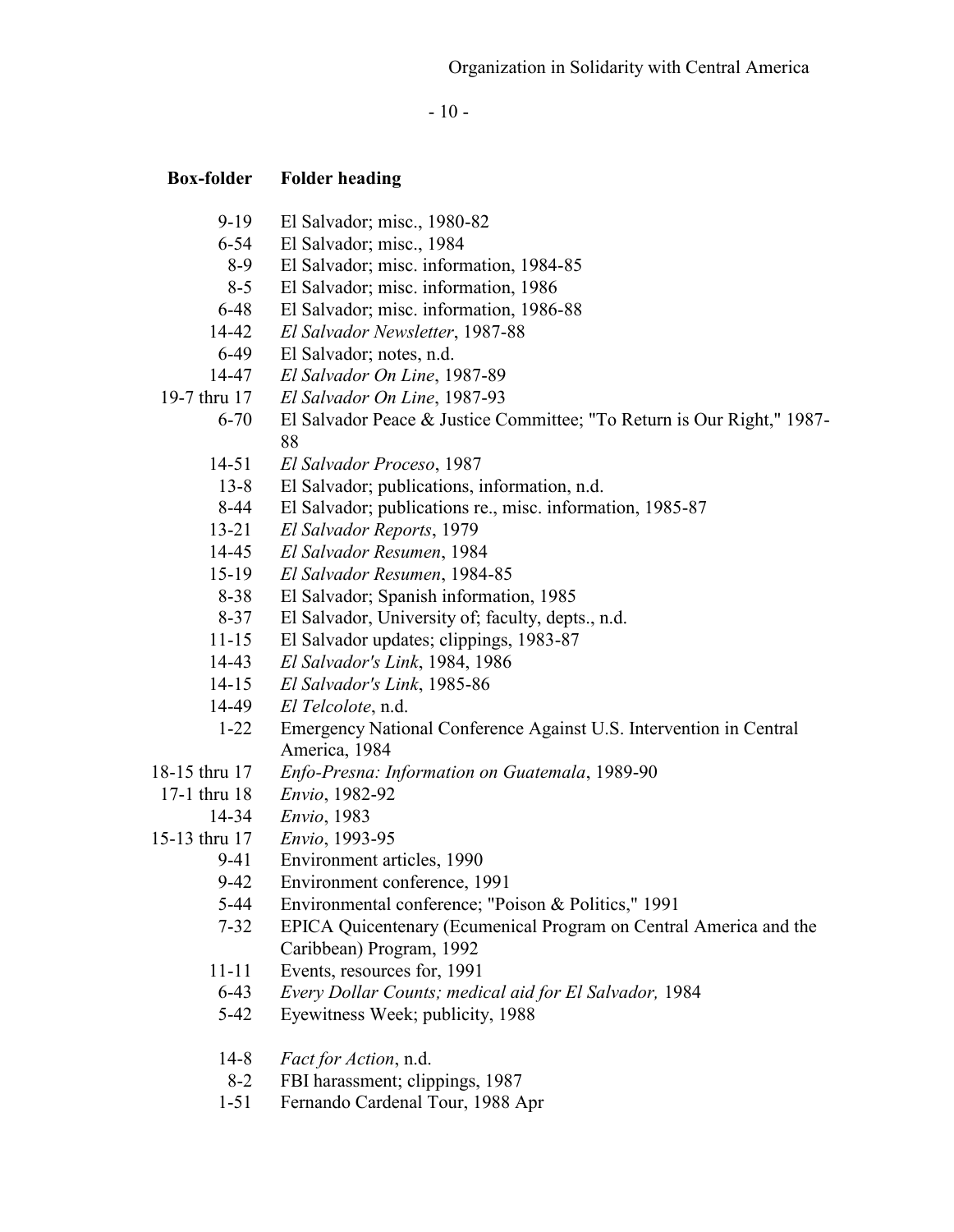- 11 -

### **Box-folder Folder heading**

- 3-33 Finland Station, 1988
- 2-33 Finland Station Concert, 1987 Mar
- 10-50 Flyers, 1981-89
- 10-36 Flyers, notes, 1983-85
- 5-41 Flyers & programs; events, 1987-90
- 7-5 FMLN (Farabundo Marti National Liberation Front), n.d.
- 6-22 FMLN; funding projects, 1988
- 13-35 FMLN history, 1995
- 11-18 FMLN newspapers; Combate Revista Farabundo Merti, 1981-83
- 11-13 FMLN Political Diplomatic Commission; reports, 1985-86
- 13-2 FMLN; *Political Ideology of the FMLN in El Salvador*, 1987
- 13-12 FMLN; positions, n.d.
- 6-16 FMLN; post election peace proposal, 1989
- 21-38 FMLN resolutions, n.d.
- 1-47 FMLN Tour, 1988
- 8-30 FMLN; *Why is FMLN Fighting?*, 1983
- 9-17 FMLN-FDR (Democratic Revolutionary Front), 1990
- 8-41 FMLN-FDR; corres., press releases, n.d.
- 8-19 FMLN-FDR of El Salvador, Political Diplomatic Commission of, 1983
- 7-23 FMLN-FDR; press releases, 1984
- 11-21 FMLN-FDR reports, 1981
- 11-17 FMLN-FDR updates, 1982-83
- 14-25 FMLN-FDR updates, 1985-86
- 9-14 Folgers boycott, 1990
- 10-17 Ford Hunger March, 60th anniversary, 1992
- 9-47 Fort Benning Fast, 1990
- 5-13 Forum possibilities, 1991-92
- 5-18 Forums, 1993
- 7-36 Francisco Campbell Program, 1992
- 14-7 *Freedom Fighter in Central America*, 1984
- 3-23 Freedom of Information Act; FBI request, 1984-85
- 8-27 Friendship City Project Proposal, 1987

21-9 thru 11 FSLN (Frente Sandinista de Liberacion National) elections, 1990 Feb

- 18-13 FSLN; *The Voz Summary*, 1986-88
- 13-14 FSLN; *The Voz Summary*, 1989
- 18-14 FSLN; *The Voz Summary*, 1990-91
- 3-32 Fundraising, 1987
- 12-15 Fundraising, 1988
- 13-30 General Membership meeting; notes, 1989
- 1-37 Gladis Sibrian Tour, FMLN representative, 1990 Mar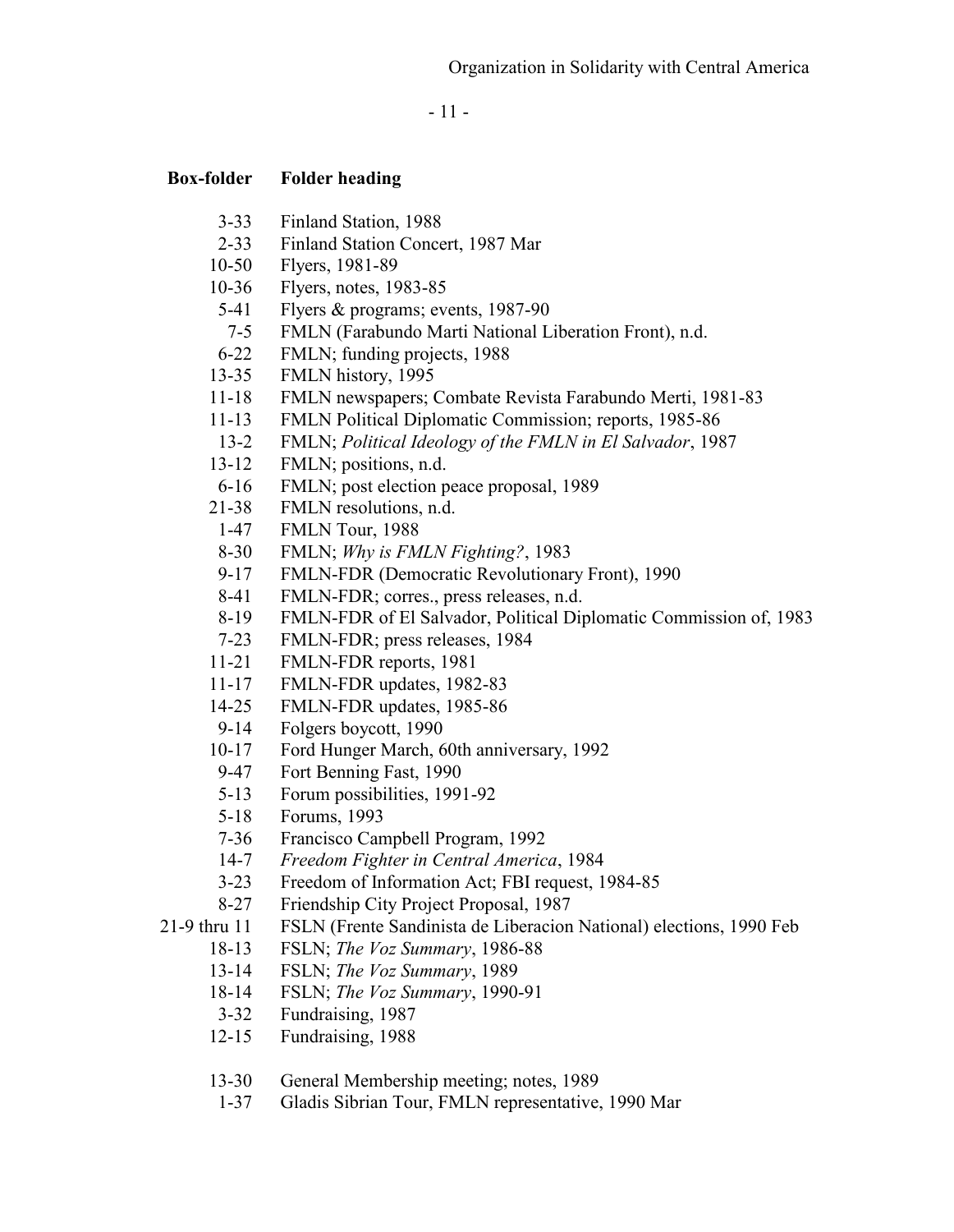- 12 -

- 9-39 Grand Haven retreat, 1991
- 14-13 *Grassroots Fundraising Journal*, 1986
- 14-48 *Groundwork*, 1988-89
- 15-22 *Groundwork for a Just World*, 1984-85
- 14-14 Guatemala, 1986
- 20-30 *Guatemala Bulletin*, 1993
- 10-31 Guatemala, Committee in Solidarity with the People of, 1984
- 18-4 Guatemala Human Rights Commission/USA; Information Bulletin & Human Rights Alert, 1989-91
- 14-21 Guatemala; publications, 1981
- 18-5 thru 7 *Guatemala, Report on*, 1986-95
	- 14-20 *Guatemala!: the Horror & the Hope*, 1982
		- 7-38 Haiti Forum, 1992
	- 20-33 Haiti Solidarity Group, 1992
	- 6-69 *Health as a Human Right in Nicaragua*, 1987
	- 7-39 High School Conference, 1992
	- 5-20 High School Conference, 1993
	- 7-47 High School Conference; evaluation, 1991
	- 12-34 High School Conference; packet, 1989
	- 7-46 High School Conference; transparencies, 1991
	- 5-32 High School conferences on Central America, 1991
	- 1-30 Holiday Bazaar, 1984
	- 1-14 Holiday Bazaar, 1985
	- 2-34 Holiday Bazaar, 1987
	- 1-48 Holiday Bazaar, 1988
	- 1-54 Holiday Bazaar, 1988
	- 1-39 Holiday Bazaar, 1989
	- 1-32 Holiday Bazaar, 1990
	- 7-25 Holiday Bazaar, 1991
	- 5-24 Holiday Bazaar, 1993
	- 9-20 Holiday Bazaar, 10th Annual, 1992
	- 9-21 Holiday Bazaar; resources, 1992
	- 11-53 Honduras Information Center, 1988-89
	- 1-9 Honduras; newsletters, 1988
	- 14-29 *Honduras Update*, 1984, 1986, 1988-89
	- 15-18 *Honduras Update*, 1986-89
	- 9-25 House Meeting Campaign; minutes, 1991
	- 20-18 *Human Rights Watch,* 1989-91
	- 11-12 Humanitarian aid manual, 1991
	- 7-30 Hunger March, 1992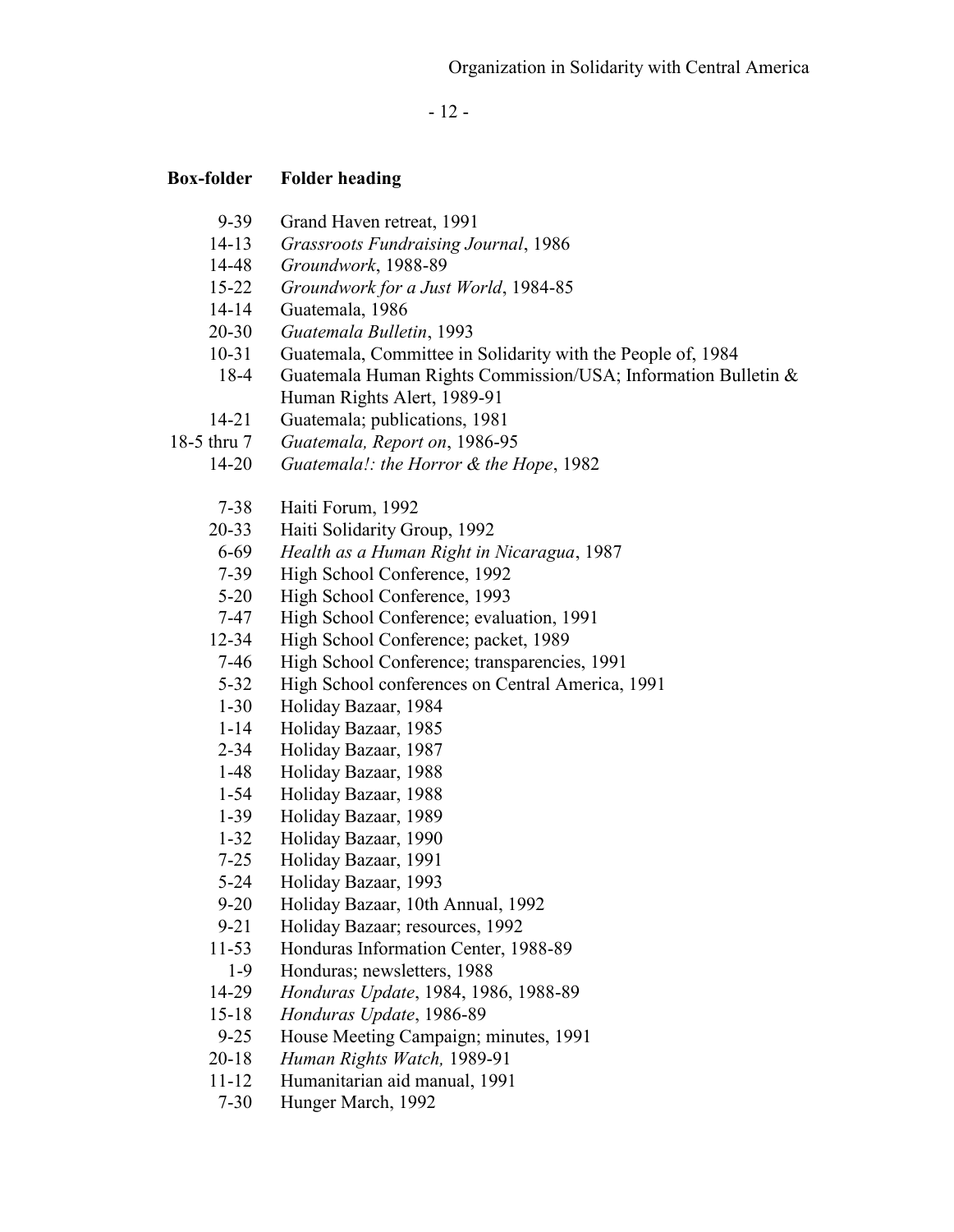- 13 -

#### **Box-folder Folder heading**

| $1-53$ | Hurricane Relief Concert, 1989 |
|--------|--------------------------------|
|--------|--------------------------------|

- 8-8 "In Search of Peace: a U.S.-El Salvador Conference," 1986
- 6-62 "In Search of Peace: a U.S.-El Salvador Conference," 1986
- 2-13 "In Search of Peace: a U.S.-El Salvador Conference," 1986
- 14-4 Inside Central America, 1986
- 10-43 Instituto Historico Centro Americo; mailing, n.d.

19-19 thru 20 *Inter-Church Committee on Human Rights in Latin America Newsletter*, 1987-92

- 19-18 Inter-Religious Task Force on Central America, 1986-89
- 7-8 Iran/Contra; summary hearings, 1987
- 13-11 Israel's Arms Exports, n.d.<br>9-18 Jesuit assassination. 1989
- Jesuit assassination, 1989
- 11-38 Jesuit assassination; commemoration, 1989
- 11-29 Jesuit Urgent Action, 1989
- 1-43 June 1st Action, 1989
- 7-41 Kairos, 1992
- 5-17 Kairos; Quincentenary, 1992
- 14-36 *La Palabra*, 1989
- 1-11 Labor Committee on El Salvador; flyers, 1988
- 11-19 Labor, U.S. Solidarity, and El Salvador, 1980-83
- 13-18 *Laboreport on Central America*, 1987-89
- 3-36 Latin America Task Force, 1982
- 15-23 *Latin America Update*, 1985-87, 1990-91
- 6-60 Latin American Bishops Conference; proceedings, 1979
- 16-1 thru 5 *Latinamerica Press*, 1984-85, 1990-93
	- 14-28 *Latinamerica Press*, 1986-87
		- 3-18 Legislative updates, 1981, 1992
		- 21-26 "Let Nicaragua Live," 1985
		- 6-40 "Let Nicaragua Live," 1989
		- 2-31 Let Nicaragua Live Campaign, 1986
	- 3-34 Let Nicaragua Live Dinner, 1987-89
- 3-24 thru 25 Let Nicaragua Live Dinner, 1990-91
- 3-28 thru 29 Let Nicaragua Live Dinner; ad book, 1990-91
	- 1-6 Let Nicaragua Live; guides, updates, 1987-88
- 19-23 thru 26 *Letter to the Churches*, 1988-94
	- 2-8 Linder Peace Tour, 1987 Sep
	- 13-16 *Linkages*, 1989
	- 5-33 Los Muchachos in "Flight of the Quetzal," 1989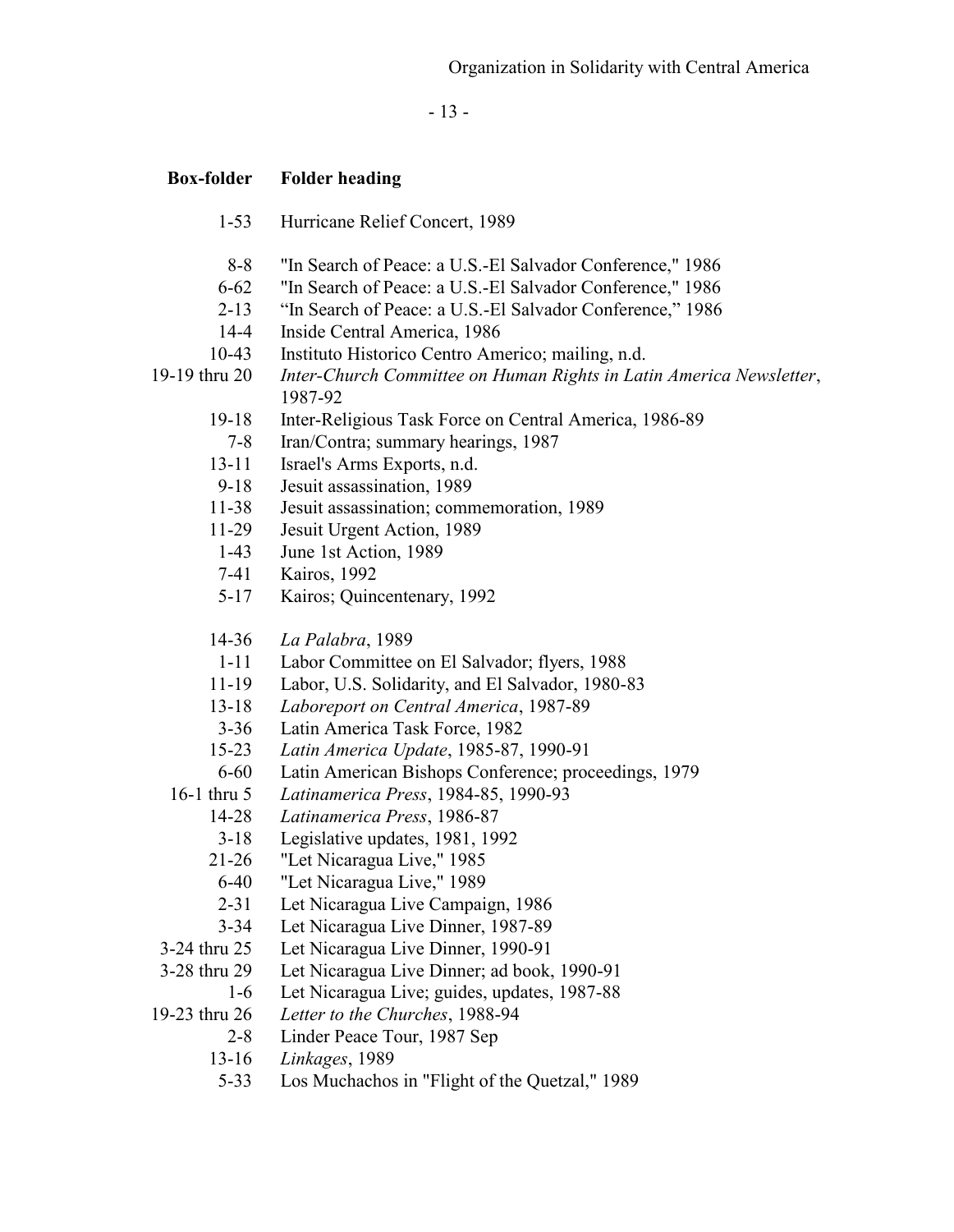- 14 -

- 8-42 *Low Intensity Conflict in the 1980s: Policy Recommendations for the United States*, 1984
- 2-9 Lucero Tour; NEST, 1987 Nov
- 14-3 *Lucha Struggle*, 1985
- 20-20 *Lucha Struggle*, 1985-86
- 14-40 *Lucha Struggle*, 1986
- 2-22 MAES (Medical Aid for El Salvador); canvass, 1986
- 2-23 MAES; midwest tour, 1986
- 2-21 MAES Project; general, 1986
- 2-24 MAES Project; materials, 1986
- 9-30 March 11 Protest Against U.S. Intervention in El Salvador, 1991
- 3-4 March 18th Coalition, 1989
- 2-47 March 18th Coalition, 1989
- 6-15 March 18th Coalition, n.d.
- 3-2 March 18th Coalition; corres., meetings, agenda, 1989
- 3-3 March 18th Coalition; meetings, 1989
- 2-46 March 18th Program Committee, 1989
- 11-26 March 19th Coalition, 1989
- 3-13 March 29th Coalition, 1987
- 21-57 thru 60 March 29th Coalition, 1987
	- 3-8 March 29th Coalition; clippings, press releases, 1987
	- 3-11 March 29th Coalition; endorsers, recruitment, lists, 1988
	- 3-7 March 29th Coalition; finances, 1987
	- 3-12 March 29th Coalition; income, 1987
	- 3-14 March 29th Coalition; logistics, volunteers, 1987
	- 3-9 thru 10 March 29th Coalition; materials, 1987
	- 1-18 March on Washington to Stop U.S. Intervention in Central America, 1985
	- 7-33 thru 34 Maria Serrano Tour, 1992
- 9-33 thru 34 "Maria's Story," 1991
	- 9-35 "Maria's Story"; ticket orders, 1991
	- 21-41 Material Aid to Central America; notes, n.d.
	- 10-41 Medical Aid for El Salvador, 1983-85
	- 10-27 Medical Aid for El Salvador, 1985
	- 6-30 Medical Aid for El Salvador, 1988
	- 8-3 Meeting notes, 1984
	- 12-20 Meeting notes, 1986
	- 12-19 Member surveys, committee evaluations, 1986
	- 13-26 Membership meeting minutes, notes, 1983 c
		- 4-2 Meyers, Charles K.; Central America reports, 1985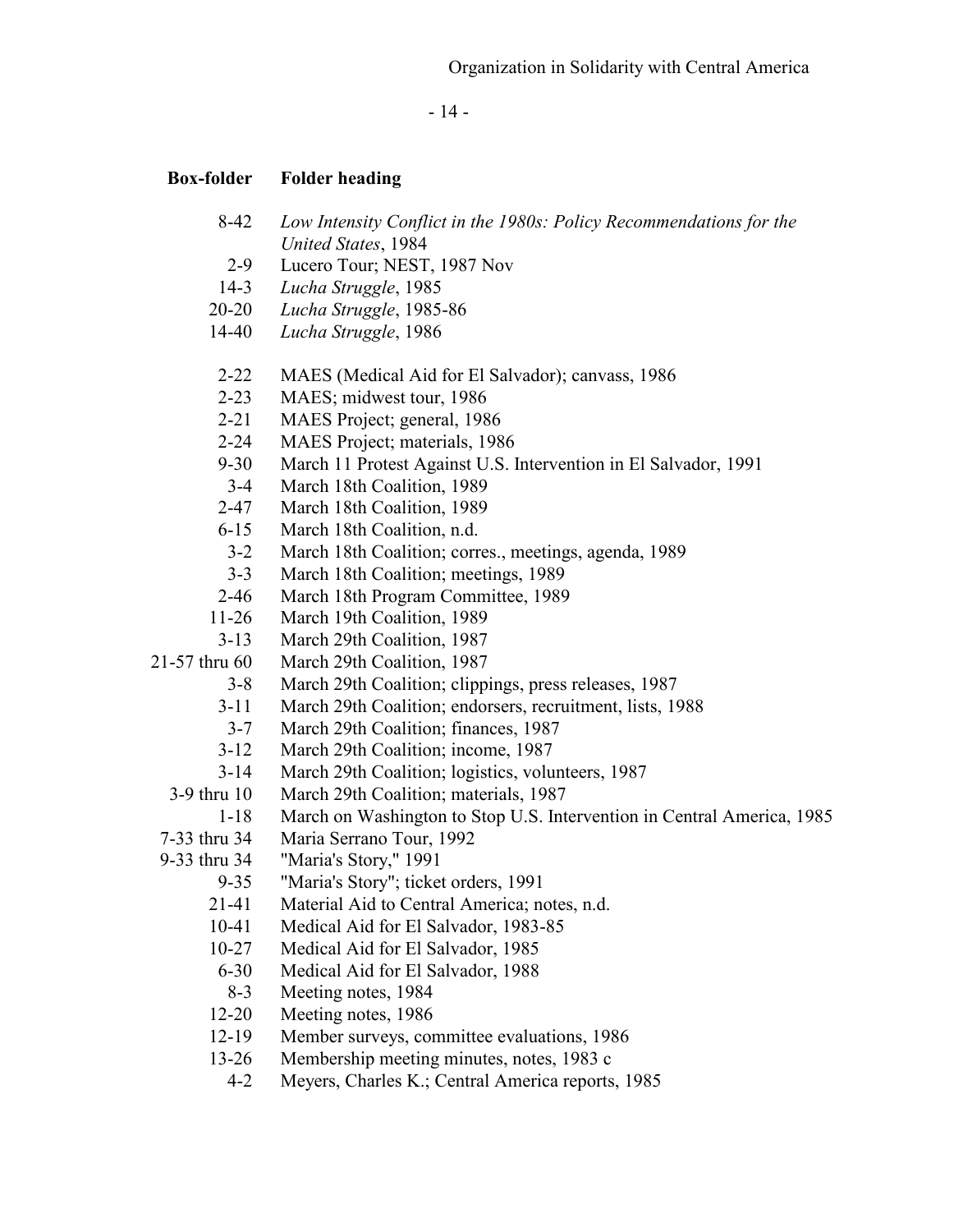- 15 -

- 5-28 MICAH (Michigan Interfaith Committee on Central American Human Rights), 1980-90
- 7-20 MICAH, n.d.
- 11-32 MICAH 10th anniversary, 1990
- 12-33 MICAH Administration Committee; minutes, 1982-90
- 5-31 MICAH brochures, 1990-92
- 9-4 MICAH; Columbus Campaign events, 1991
- 9-15 MICAH Conference, 1987
- 5-29 MICAH; congressional delegation, phone tree, 1990-91
- 11-35 MICAH; corres., 1991
- 11-6 MICAH; direct mail, 1988-92
- 3-38 MICAH; emergency network, 1984
- 5-11 MICAH events, 1987
- 11-36 MICAH; exploring theological connections, 1990
- 11-40 MICAH; finance reports, 1988-92
- 11-3 MICAH; flyers, 1988
- 5-34 MICAH; funding history, 1989
- 11-4 MICAH; grant requests, 1988-92
- 9-5 MICAH; Guatemalan speakers, 1990
- 9-6 thru 9 MICAH; High School Conference, 1988-91
	- 9-10 MICAH; High School Conference evaluation, 1990
		- 9-11 MICAH; High School Conference; skits, 1990
	- 11-37 MICAH; human rights in actions, 1990
	- 9-48 MICAH; La Lucha/Intifada, 1990
	- 9-13 MICAH; Lent programs, 1990
- 12-21 thru 22 MICAH meetings, 1983-89
	- 11-39 MICAH; minutes, 1988-91
		- 5-12 MICAH; newsletter ads, 1991
		- 4-14 MICAH; "Poison & Politics: Environment & Human Rights in Central America Conference," 1991
		- 11-34 MICAH; presentation, 1987
		- 6-23 MICAH; press release, 1989
		- 11-5 MICAH; projects, 1988-92
		- 4-27 MICAH; reports, 1984-85
		- 3-37 MICAH; reports, corres., 1980-86
	- 12-32 MICAH; staff reports, minutes, 1985-88
	- 12-31 MICAH Steering Committee, 1988-92
	- 11-1 MICAH Steering Committee; corres., 1992
- 12-23 thru 26 MICAH Steering Committee; minutes, corres., 1983-93
- 12-29 thru 30 MICAH Steering Committee; minutes, reports, 1989-92
	- 4-1 MICAH; structure, goals, misc., 1983-88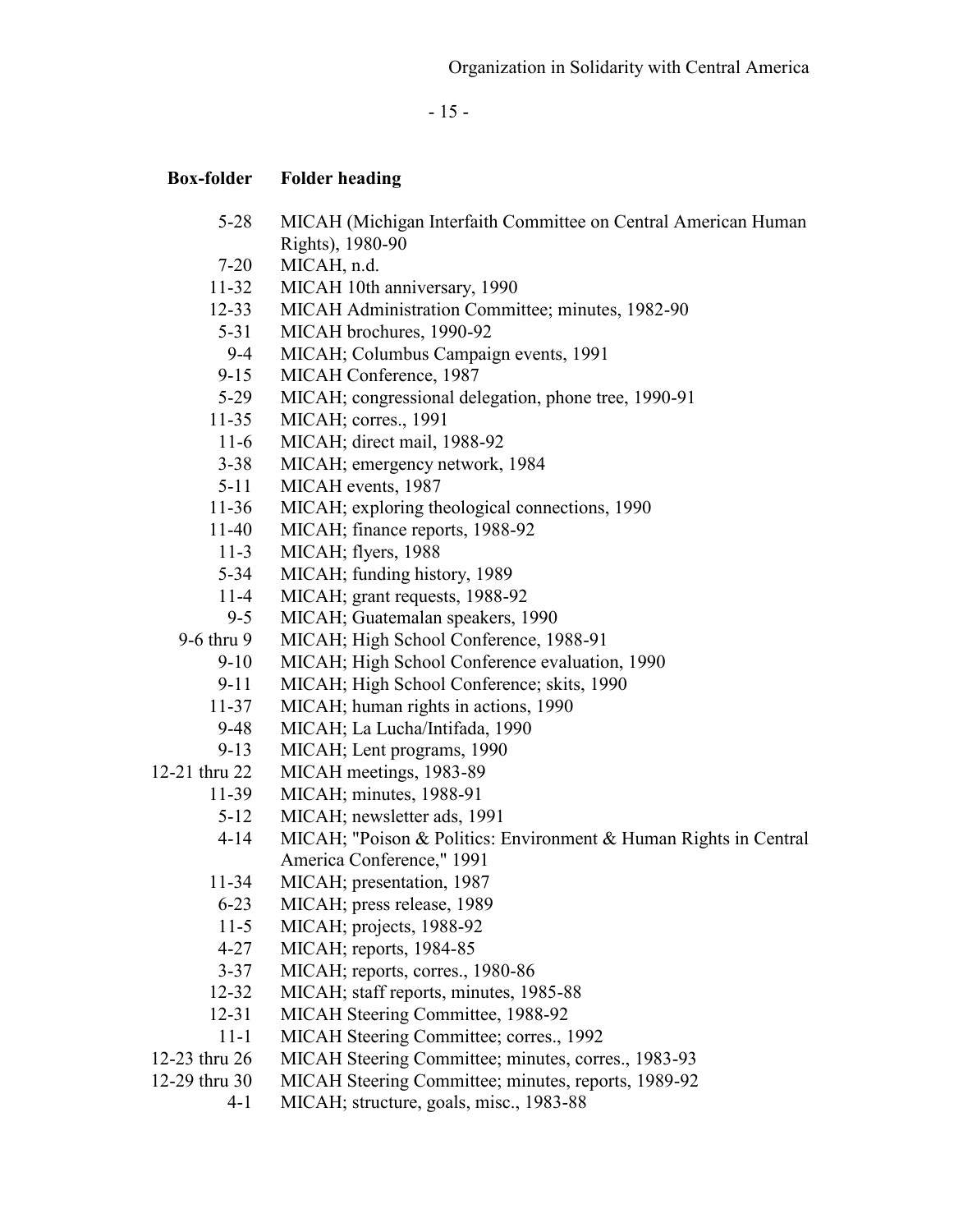- 16 -

- 9-12 MICAH Tenth Anniversary, 1991
- 16-21 thru 25 MICAH; *Voice of the Voiceless*, 1983-92
	- 14-30 MICAH; *Voice of the Voiceless*, 1985-87
	- 9-38 MICAH; Whittaker School Program, 1990-91
	- 6-47 Michigan Labor Committee for Democracy & Human Rights in Central America, 1988
	- 10-18 Michigan Labor Committee on Central America, 1990
	- 1-12 Michigan Peace and Justice Coalition; minutes, 1988
	- 5-16 Michigan Peace and Justice Coalition; misc., 1991
	- 11-23 Michigan Peace and Justice Coalition, Southeast Chapter; members, 1991
	- 8-48 Midwest CISPES, 1987
	- 6-57 Midwest CISPES, 4th Annual Conference of, 1985
	- 7-15 Midwest CISPES Conference; agenda, 1988
	- 11-42 Midwest CISPES; regional conference, 1984
	- 8-28 Midwest Delegation to El Salvador, 1986
	- 14-35 *Militant*, 1989
	- 2-12 Million Voices for Peace, 1986
	- 5-22 Mini-caravan to El Salvador, 1993 Dec
	- 5-19 Mirtala Lopez Tour, 1993 Jun
	- 5-23 Morales, Maria Isabela Tour, 1993 Oct
- 15-1 thru 12 *NACLA (North American Congress on Latin America) Report on the Americas*, 1979
	- 14-50 *NACLA Report on the Americas*, 1982
	- 6-21 National Agenda for Peace in El Salvador, 1989
	- 6-42 National Agenda for Peace in El Salvador, 1989
	- 8-18 National Bipartisan Commission on Central America, 1984
	- 6-12 National Guard, 1986-88
	- 20-27 *National Guard in Central America*, n.d.
	- 10-51 National Labor Committee in Support of Democracy & Human Rights in El Salvador, 1989
	- 21-61 National Mobilization for Justice and Peace in Central America & South Africa, 1987
	- 21-55 National Network in Solidarity with the Nicaraguan People (NNSNP), 1981
	- 8-31 National Organization for an American Revolution; manifesto, pamphlets, 1982
	- 2-5 National Referendum to End the War in Central America, 1987
	- 10-48 NEST (New El Salvador Today), 1985
	- 21-36 NEST, 1989
		- 1-8 NEST Foundation; corres., 1985-89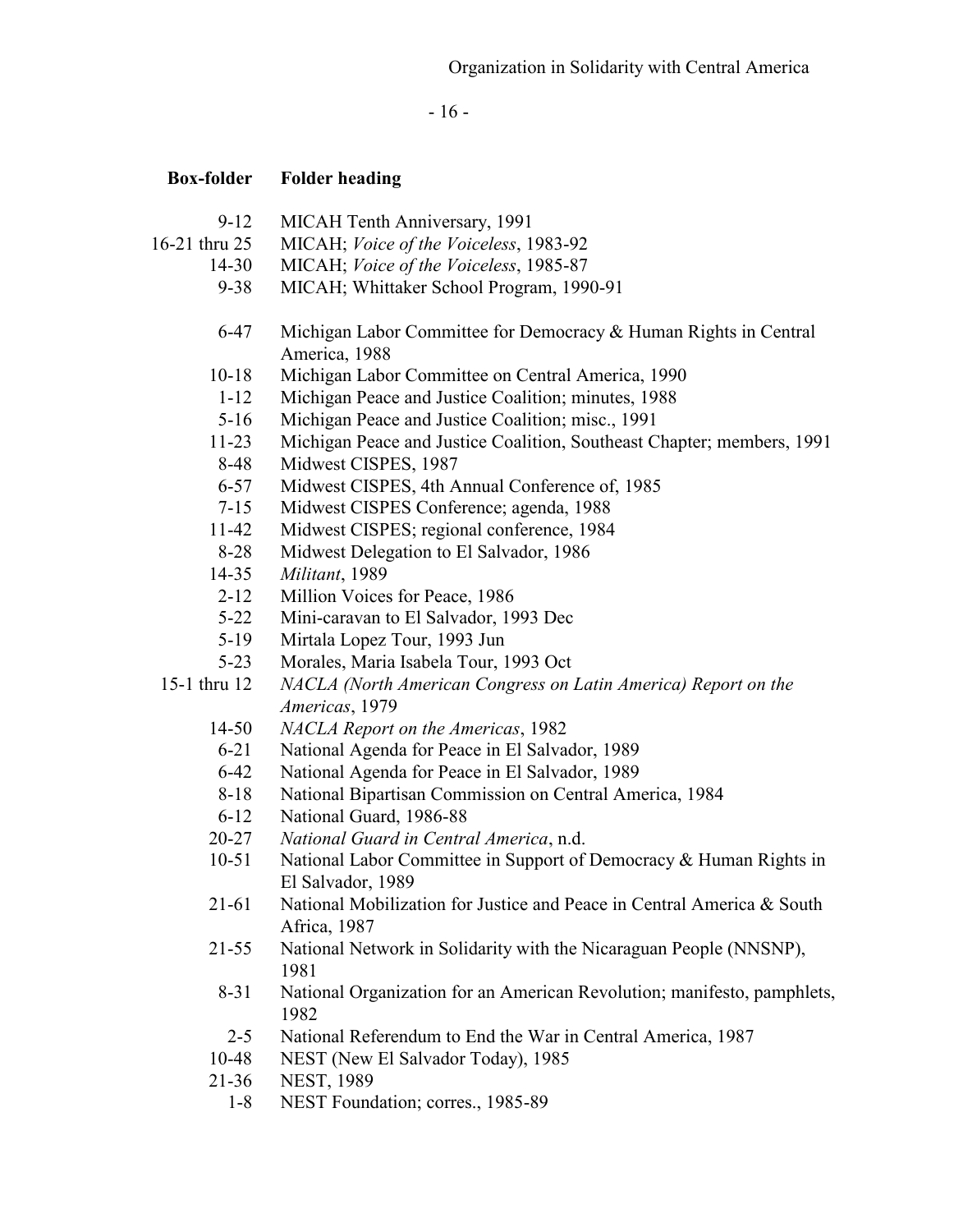- 17 -

- 6-50 NEST; fund-raisers, events, 1985-86
- 2-26 NEST; Work-a-Day, 1986
- 2-6 NEST; Work-a-Day, 1987
- 21-35 NEST; Work-a-Day program, 1986-87
- 6-35 Network in Solidarity with the People of Guatemala (NISGUA), 1987
- 3-15 Newsletter Committee, 1990
- 21-16 Nicaragua after the election; clippings, 1990
- 18-12 *Nicaragua Alert!; NSC* (Nicaragua Solidarity Committee), 1992-93
- 21-25 Nicaragua; American policy, 1985
- 21-24 *Nicaragua Answers Reagan*, n.d.
- 8-25 Nicaragua; clippings, 1986
- 8-32 Nicaragua; constitution, 1986
- 21-23 Nicaragua; contra organization, 1989
- 21-21 Nicaragua; destabilization, 1982-90
- 2-35 Nicaragua; Detroit sister city, 1980s
- 1-38 Nicaragua election, Jules Lobel, 1990
- 21-27 Nicaragua embassy publication, 1985
- 21-14 thru 15 Nicaragua fact sheets, n.d., 1979-84
	- 10-33 *Nicaragua Handbook*, 1984
	- 21-13 Nicaragua; human rights, 1987
	- 21-20 Nicaragua; hurricane, 1988
	- 21-19 Nicaragua Indian population; clippings, n.d.
	- 2-27 Nicaragua Jurists Tour, 1986
	- 21-18 Nicaragua labor; papers, 1984
	- 21-12 Nicaragua; misc. information, 1981-87
	- 7-2 Nicaragua; misc. information, 1987
	- 21-34 Nicaragua Network Education Fund, 1990
- 18-22 thru 23 Nicaragua Network Education Fund; Nicaragua Monitor, 1990-94
	- 6-41 Nicaragua Network; hurricane relief, 1987-88
		- 18-18 *Nicaragua Network: Midwest Region*, 1992
	- 4-7 thru 9 Nicaragua Network Regional Conference, 1990 Jun
		- 14-12 Nicaragua; publications, 1986-87
		- 20-29 *Nicaragua: Reconciliation Awaiting Recovery*, 1991
		- 21-17 Nicaragua; reconstruction, clippings, 1982
		- 8-10 Nicaragua, Republic of; first draft of constitution, n.d.
		- 10-40 Nicaragua Solidarity Committee; literature, resources, media, 1981
		- 13-17 *Nicaragua Through Our Eyes*, 1987
		- 11-22 Nicaragua; Tom Monahan clippings, 1988-89
		- 10-24 Nicaragua; "Who are the Terrorists?," n.d.
		- 2-25 Nicaragua work brigades, 1987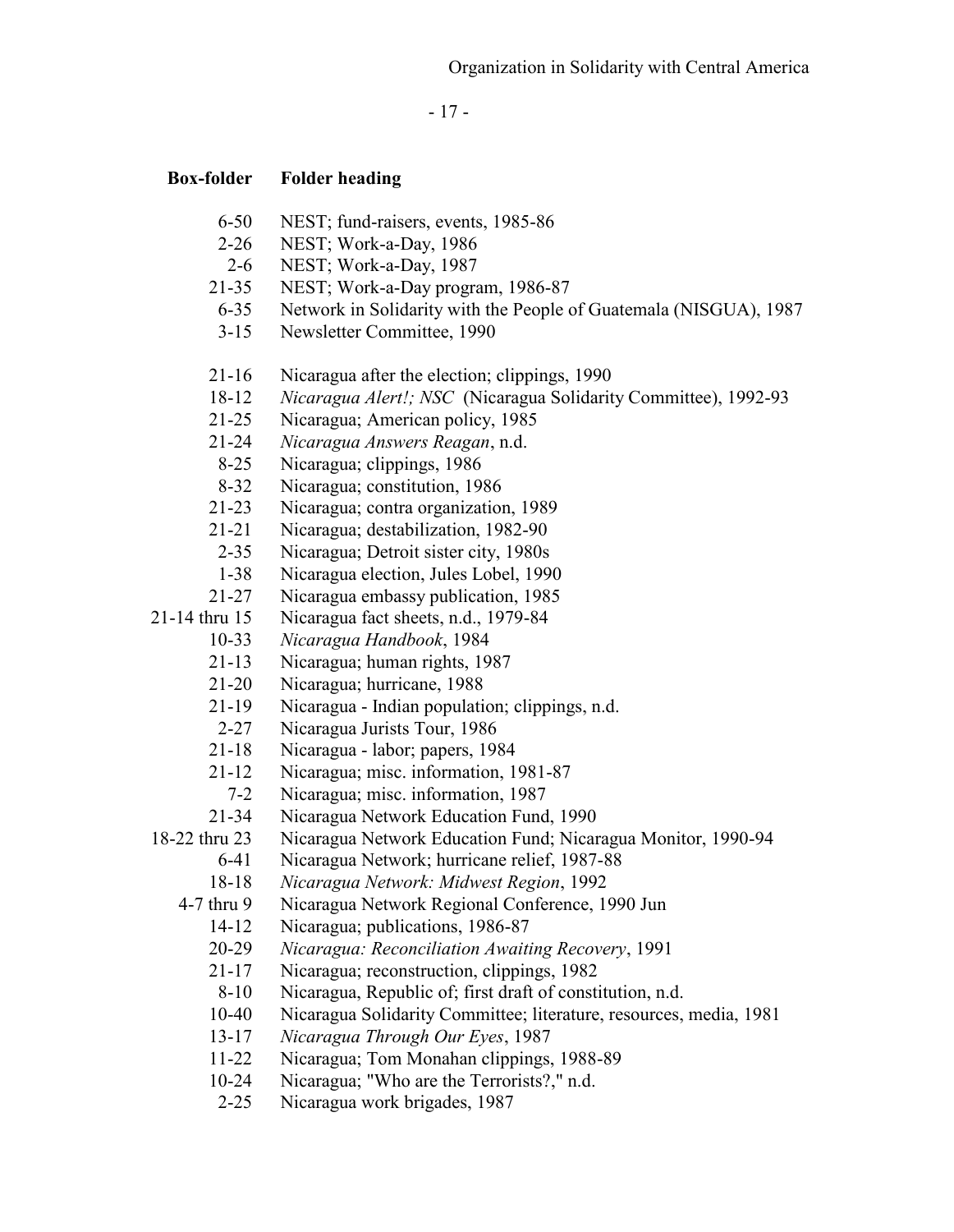- 18 -

- 21-42 "Nicaragua's New Election & Media Laws," n.d.
	- 7-40 Nicaraguan Network Conference, 1992
	- 1-4 Nicaraguan Network; corres., 1988-89
	- 2-7 No Contra Aid Committee; phone in, 1987
	- 6-37 Non-profit status, n.d.
	- 14-6 *Nosotros*, 1984
	- 1-42 Not a Dime for Death Squad Government Coalition, 1989 Jul
	- 6-26 Notes, misc., 1989
	- 1-20 Nuclear Freeze Survival Line, 1984
- 21-52 October 4th Coalition, 1988
- 6-32 Options Faculty Speakers Bureau, 1988
- 11-9 Organizing aids, 1988
- 5-25 OSCA Dinner, 1993
- 20-38 *OSCA Newsletter*, 1993
- 2-48 Outreach Committee, 1989
- 10-35 Oxfam America, 1985
- 10-21 Oxfam America; Humanitarian Aid to the Contras, 1986
	- 1-7 Oxfam; pamphlets, newsletters, 1988-89
- 10-25 Pamphlets, n.d.
- 10-49 Pamphlets; misc., n.d.
- 6-17 Pastors for Peace; material & caravan to Nicaragua, 1989
- 20-35 Peace Development Fund; The Exchange Project, 1988
- 3-17 Peace Development Fund Workshops, 1990 May
- 9-45 Peace for Guatemala, 1990
- 18-2 Peace & National Priorities Center; newsletters, 1988 Oct-Dec
- 20-24 Peace with Justice in Central America, n.d.
	- 1-25 Peace with Justice in Central America referendum, 1984 Jul-Aug
	- 8-4 Pena, Lus Jareth Affair; transcript of press conference, 1986
- 7-35 Phillips-Van Heusen Picket, 1992
- 10-53 Phone bank, 1987
- 11-7 thru 8 Phone bank; how to manual, 1987, 1990
	- 2-15 Phone banks, 1985-86
	- 21-49 Phone lists, 1986
- 3-26 thru 27 Phone-a-Thon, 1987, 1991
- 9-31 thru 32 Planning meeting, 1991
- 12-3 thru 5 Planning meetings, 1988-90
	- 21-33 Pledges list, 1987
	- 21-54 Policy Alternatives for the Caribbean and Central America (PACCA)  $\&$ CISPES strategy, 1984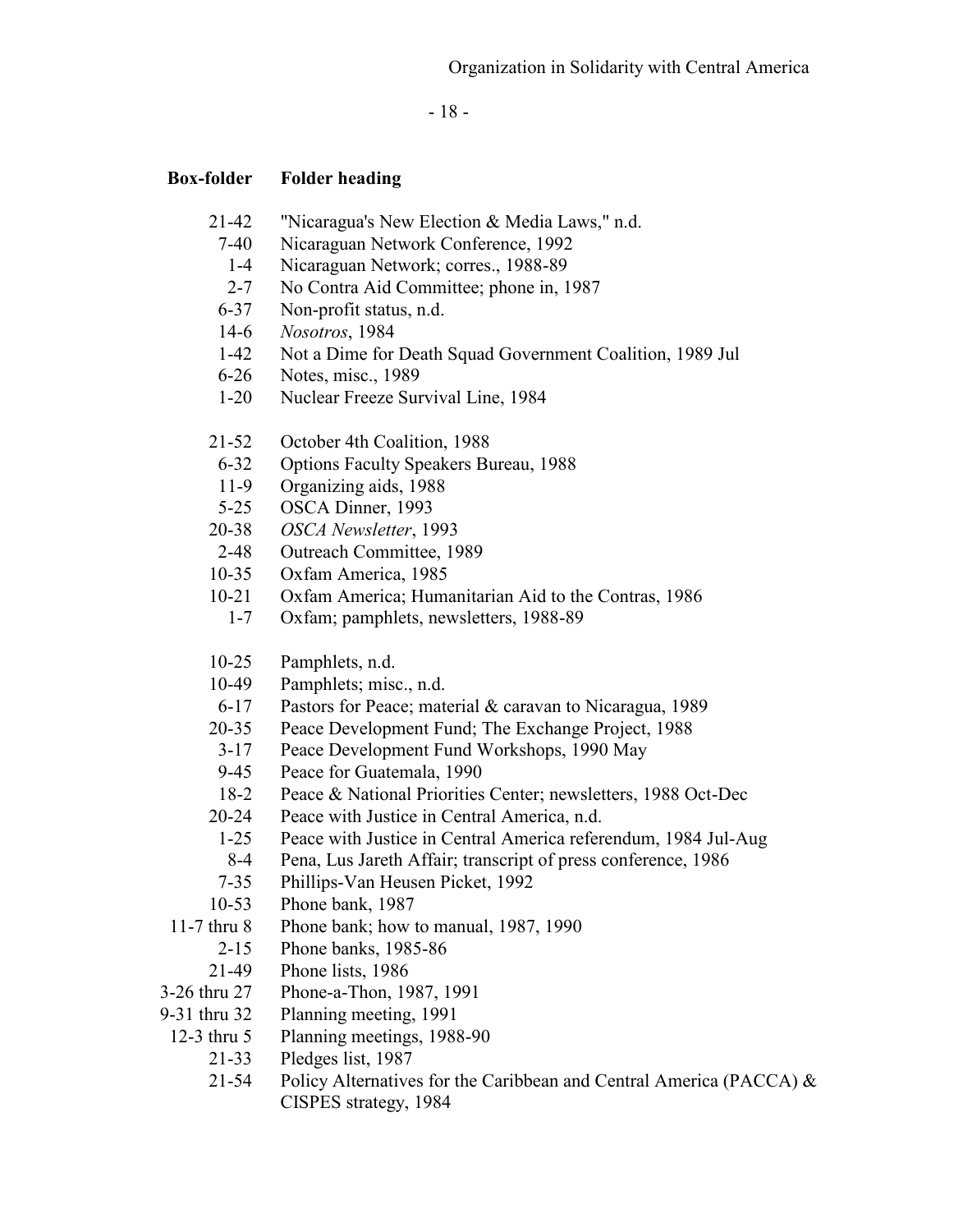- 19 -

- 10-39 Political organizing, 1985
- 7-18 POR (Pledge of Resistance) Coordinating Council; minutes, 1987
- 6-7 POR Coordinating Council; notes, press releases, 1987
- 6-8 POR; corres., clippings, 1985-86
- 2-28 POR demonstration, 1986
- 1-5 POR, Detroit; minutes, 1986-87
- 6-13 POR; list, n.d.
- 11-33 POR; list, 1993
	- 6-9 POR; meeting notes, lists, 1986
- 8-34 POR Network, 1985
- 6-11 POR; old phone list, n.d.
- 6-10 POR; structure, 1985
- 3-21 Press releases, clippings, 1981-86
- 20-39 Pro Justice & Peace Committee of Guatemala, 1991
- 12-2 Program discussions, 1984-85
- 12-18 Program discussions, 1986 Jan-Aug
	- 9-1 Programs; misc., 1988-90
- 8-36 Progressive Student Network, n.d.
- 10-26 *Psychological Operations in Guerrilla Warfare*, 1984
- 13-23 thru 24 Publication; misc., 1984-89
	- 14-2 Publications; misc., 1985
	- 7-7 Publications; misc., 1986
	- 13-20 *Quest for Peace*, 1988
	- 5-15 Quincentenary; CALC (Clergy & Laity Concerned) articles, 1990-91
	- 5-14 Quincentenary; continental encounters, clippings, resources, 1991
	- 20-31 *Racine/Kenosha CASC Newsletter*, 1993
	- 21-48 Ramon Cardona Tour, 1989 Sep
	- 2-16 Ramon Cardona Visit, 1986
	- 5-27 Randall, Margaret; fall speaker, 1993
	- 10-42 Randall Robinson Forum; attendees, 1985
	- 10-16 Rapid Action Network, 1987
	- 21-46 Rapid Action Network; committee meeting minutes, letters, 1989
		- 4-6 Rapid Response Network; alerts, phone records, 1988-89
		- 10-5 Rapid Response Network reports, 1988
		- 1-10 Religious organizations, Central America, updates, 1988
	- 10-34 Religious statements, 1985
	- 20-1 thru 3 Religious Task Force on Central America; *Central America Report*, 1987- 95
		- 20-34 *Resist*, 1992
		- 3-22 Resolutions; city & state governments, church organizations, 1981-82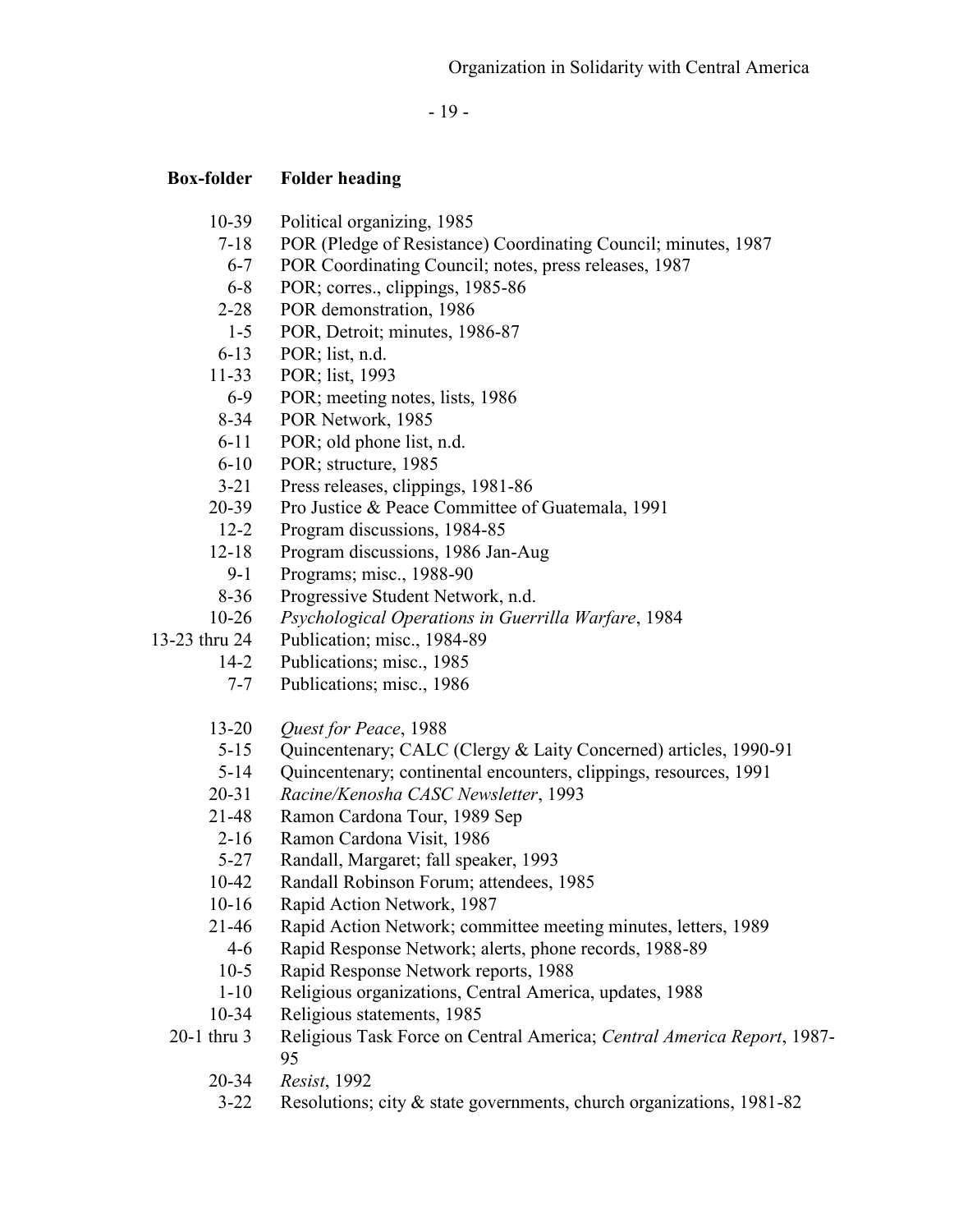- 20 -

- 6-33 Resolutions, recommendations, information on U.S. intervention in Central America, 1988
- 11-10 Resources for direct mail, phone bank, major donors, 1991
- 12-17 Retreat, 1987
- 2-39 Romero, Archbishop Commemoration; March to End U.S. War in Central America, 1990 Mar
- 9-16 Romero film, 1990
- 3-39 Romero film; MICAH, 1989-92
- 9-2 Romero service, 1991
- 2-45 Romero Washington DC March, 1990
- 13-10 Rubio, Victor; *A Conversation with Victor Rubio*, n.d.
- 1-15 Sabia concert, 1985
- 1-24 Salvadoran Car Caravan, 1985 Oct
- 2-3 Salvadoran Caravan for Peace and Justice, 1987 Mar
- 8-16 Salvadoran Labor Movement; history, n.d.
- 1-23 Salvadoran Refugee Caravan, 1984 Aug
- 6-67 Salvadoran Trade Unionists in Exile, 1986
- 8-39 Salvadoran Trade Unionists in Exile, n.d.
- 14-44 *Salvanet*, 1986-87
- 6-19 Save our Sons and Daughters, 1989
- 13-25 *Seeking Safe Haven*, n.d.
- 7-42 Sister Schools Proposal, 1992
- 8-33 *Situation of Human Rights in El Salvador*; draft, 1985
- 6-34 Solicitation, 1988
- 1-52 Staff searches, 1989
- 12-7 thru 12 Steering Committee; agenda, minutes, 1986, 1990-91, 1993
	- 11-51 Steering Committee meeting, n.d.
	- 10-58 Steering Committee; minutes, notes, 1982-83
	- 11-46 Steering Committee packets, 1991
	- 12-28 Steering Committee retreat, 1993
	- 6-18 Steps to Freedom; organizing manual, n.d.
	- 6-61 Stop Bombing El Salvador, 1985
	- 6-68 Stop the Bombing Campaign, 1985
	- 18-3 Stop the Bombing Campaign; *Central America News*, 1985 Aug-Nov
	- 5-3 Stop the Bombing Campaign; other districts, 1986
	- 5-5 Stop the Bombing Campaign-14th CD (Congressional District); attendance, supporters, 1985
	- 5-10 Stop the Bombing Campaign-14th CD; community meeting, 1985
	- 5-7 Stop the Bombing Campaign-14th CD; delegation to Hertzel office, 1985-86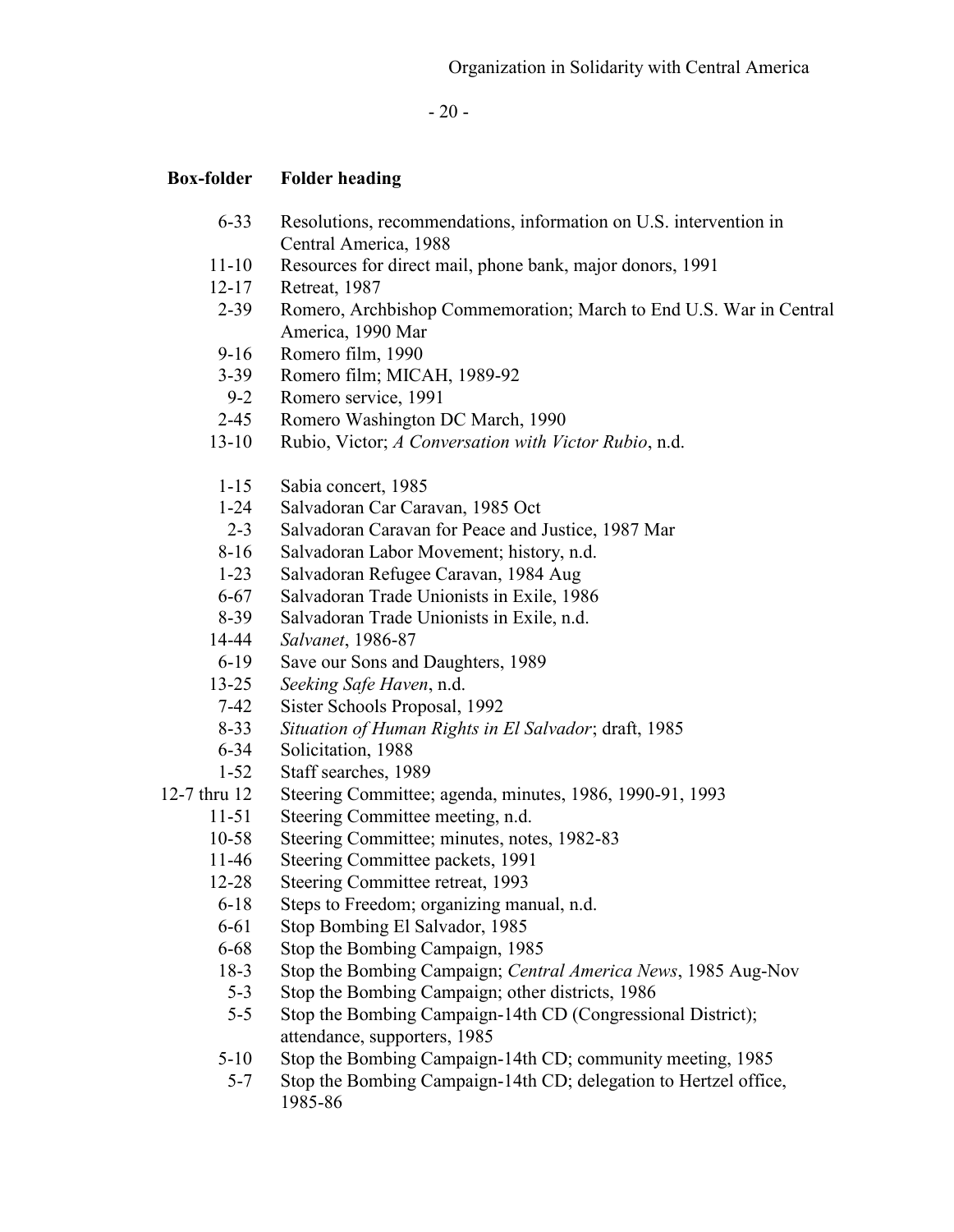- 21 -

- 5-8 Stop the Bombing Campaign-14th CD; evaluation, house meetings, 1985
- 5-6 Stop the Bombing Campaign-14th CD; results, 1985-86
- 5-9 Stop the Bombing Campaign-14th CD; turnout, 1985
- 5-2 Stop the Bombing Campaign-14th CD; evaluation, 1986
- 5-1 Stop the Bombing Campaign-14th CD; house meeting drive leads, 1985
- 4-29 Stop the Bombing Campaign-14th CD; materials, clippings, 1985
- 5-4 Stop the Bombing Campaign-14th CD; phone network, 1985-86
- 8-29 "Stop the Lies," 1986
- 2-29 Stop the Shelling picket, 1986
- 9-26 Stop the U.S. War; CASC anti-war materials, 1990
- 9-28 Stop the U.S. War from the Middle East to El Salvador, 1991
- 12-16 Strategic planning notes, 1987
	- 7-4 "Student to Student," 1987
- 7-59 Study Group, 1991 Aug
- 7-48 Tabloid promotion, 1991
- 10-29 Teach-in, 1983 Apr
- 4-24 Teach-in, WSU; "Road to Peace & Justice in Central America," 1989
- 8-1 Testimonies before the Judiciary Subcommittee on Civil & Constitutional Rights, 1987
- 13-19 *Third World Resource Center*, 1988-89
- 11-25 Tula, Maria Teresa; comadres, 1990
- 21-31 *U.S. Aid to El Salvador: an evaluation of the past & proposal for the future*, 1985
	- 6-63 *U.S. Aid to El Salvador*; report to the Arms Control & Foreign Policy Caucus, 1985
- 10-55 U.S.-Central America; clippings, 1981
- 21-28 thru 30 U.S.-Central America; clippings, 1982, 1984-85
	- 10-56 U.S.-Central America; policies, actions, 1981
	- 2-41 U.S.-El Salvador Institute for Democratic Development, 1990
	- 21-47 U.S.-El Salvador Institute for Democratic Development, 1990
		- 4-4 U.S. intervention in Central America; corres., articles, 1980-82
		- 4-3 U.S. intervention in Central America; corres., clippings, 1980-82
	- 8-26 UNTS (National Union of Salvadoran Workers), 1986
	- 21-32 UNTS, 1986
	- 7-45 URT (Underground Railway Theatre), 1992
	- 5-30 URT; ad book, 1992
	- 7-44 URT; group outreach, 1992
	- 7-43 URT; flyers, promotion, 1992